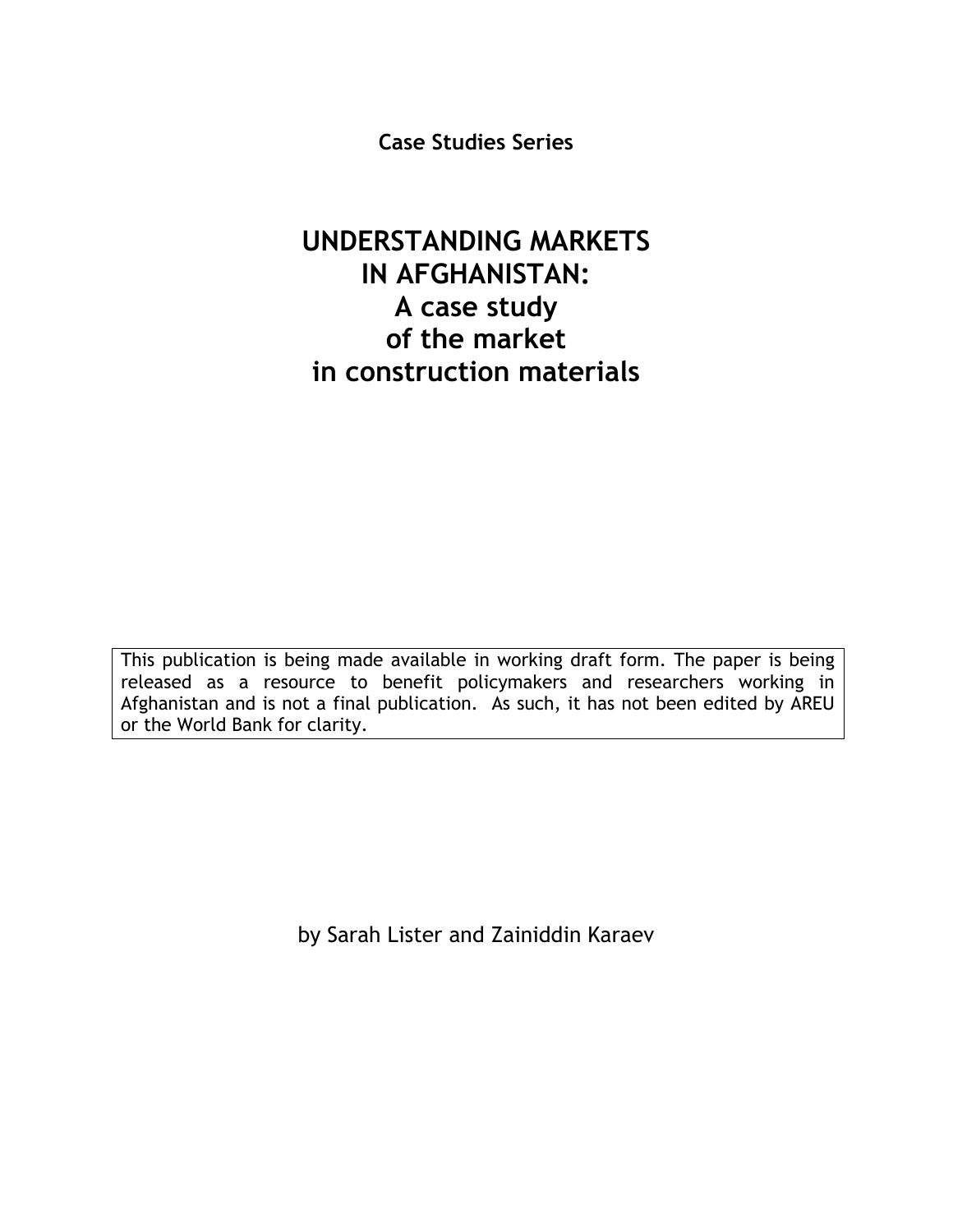# **Understanding markets in Afghanistan: a case study of the markets in construction materials**

Sarah Lister and Zainiddin Karaev Afghanistan Research and Evaluation Unit

June 2004

## **Contents**

| List of figures and boxes<br>Abbreviations                                                                                                                                   | Page                                 |  |  |  |
|------------------------------------------------------------------------------------------------------------------------------------------------------------------------------|--------------------------------------|--|--|--|
|                                                                                                                                                                              |                                      |  |  |  |
| 1. Introduction                                                                                                                                                              | 1                                    |  |  |  |
| 2. The construction sector in Afghanistan                                                                                                                                    | 2                                    |  |  |  |
| 3. Construction materials and their supply<br>3.1 Cement<br>3.2 Wood<br>3.3 Steel and steel products<br>3.4 Bricks<br>3.5 Aggregate and sand<br>3.6 Other manufactured goods | 4<br>4<br>10<br>11<br>12<br>13<br>14 |  |  |  |
| 4. Market issues<br>4.1 Prices<br>4.2 Credit<br>4.3 The transport sector<br>4.4 The actors in the construction business                                                      | 15<br>15<br>18<br>18<br>19           |  |  |  |
| 5. Government regulation<br>5.1 Administrative and tax issues<br>5.2 Import procedures<br>5.3 Quality control                                                                | 24<br>24<br>25<br>27                 |  |  |  |
| 6. Ways forward?                                                                                                                                                             |                                      |  |  |  |
| Annex A Trading between Afghanistan and Pakistan                                                                                                                             |                                      |  |  |  |

**References**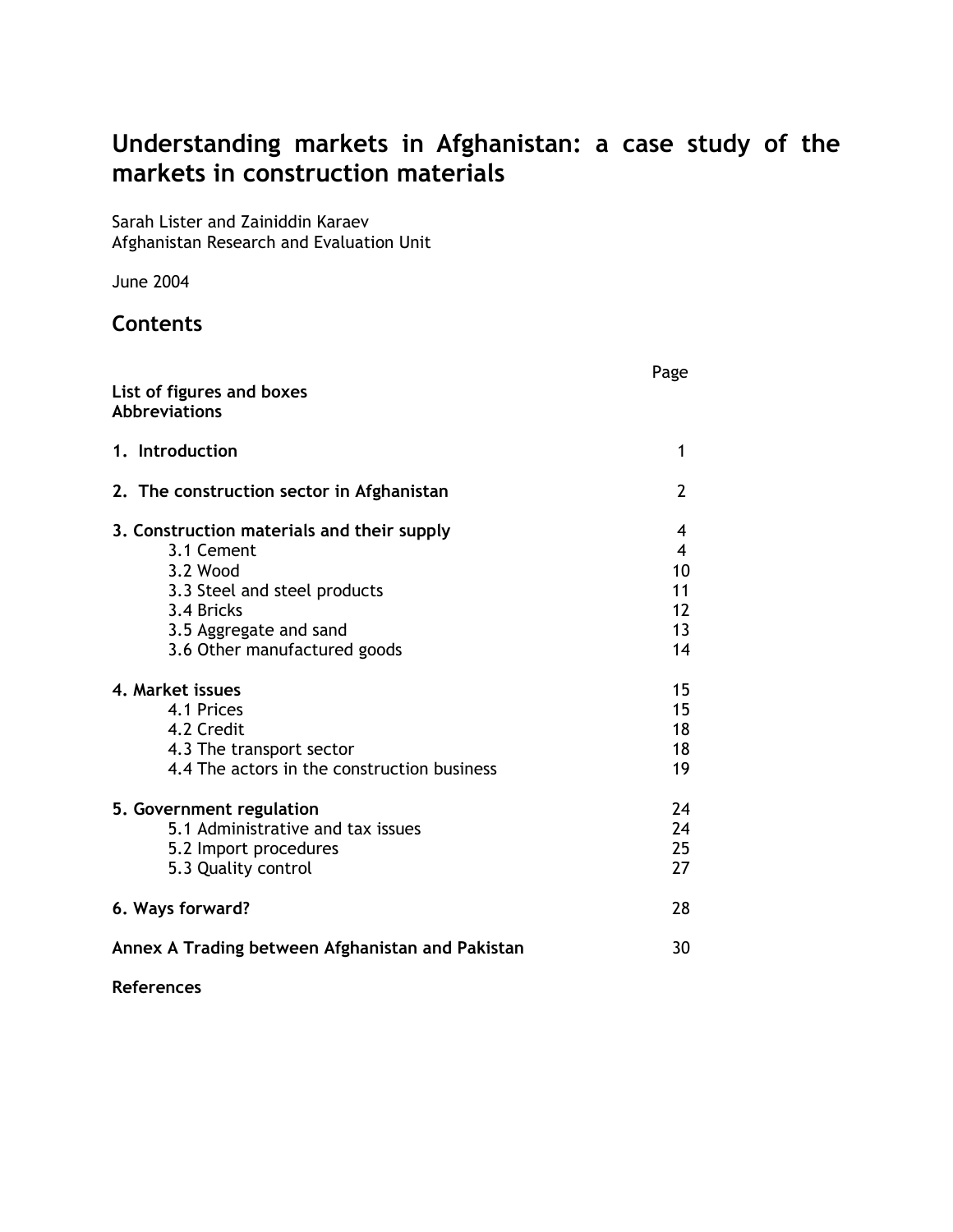#### **List of figures and boxes**

- Figure 1: Export of cement from Pakistan to Afghanistan in January-April 2004
- Figure 2: Recorded volume of cement exported from Pakistan to Afghanistan (Jan-Apr 2004)
- Figure 3: Recorded imports of cement 1998-2002
- Figure 4: "Lucky" cement Jalalabad retail price breakdown
- Figure 5 Breakdown of retail price in Jalalabad of Lucky cement
- Figure 6: Cost breakdown for a unit (15ft x 15ins) of poplar smuggled from Peshawar to Jalalabad
- Figure 7: Retail prices of construction materials
- Figure 8: Provincial prices for construction materials in Afghanistan
- Figure 9: The route for imported construction materials from Russia to Afghanistan through Hayratan border crossing point
- Box 1: Some construction contracts funded by the US Government in Afghanistan
- Box 2: The Pakistan-Afghanistan-Pakistan cement business
- Box 3: A trader in Kabul wood market
- Box 4 :An Afghan brick factory
- Box 5: Construction materials in Mazar-e-Sharif
- Box 6: Rent extraction in the transport sector
- Box 7: Afghan traders in Russia
- Box 8: A cement seller in Kabul
- Box 9: Torkhum customs

#### **Abbreviations**

- AREU Afghanistan Research and Evaluation Unit
- CPI Consumer price index
- CSO Central Statistics Office
- DoT Department of Transportation (provincial arm of MoT)
- FATA Federally Administered Tribal Areas, Pakistan
- MoC Ministry of Commerce
- MoF Ministry of Finance
- MoT Ministry of Transport
- NWFP North West Frontier Province, Pakistan
- TISA Transitional Islamic Government of Afghanistan

Photographs by Zainiddin Karaev and Sarah Lister.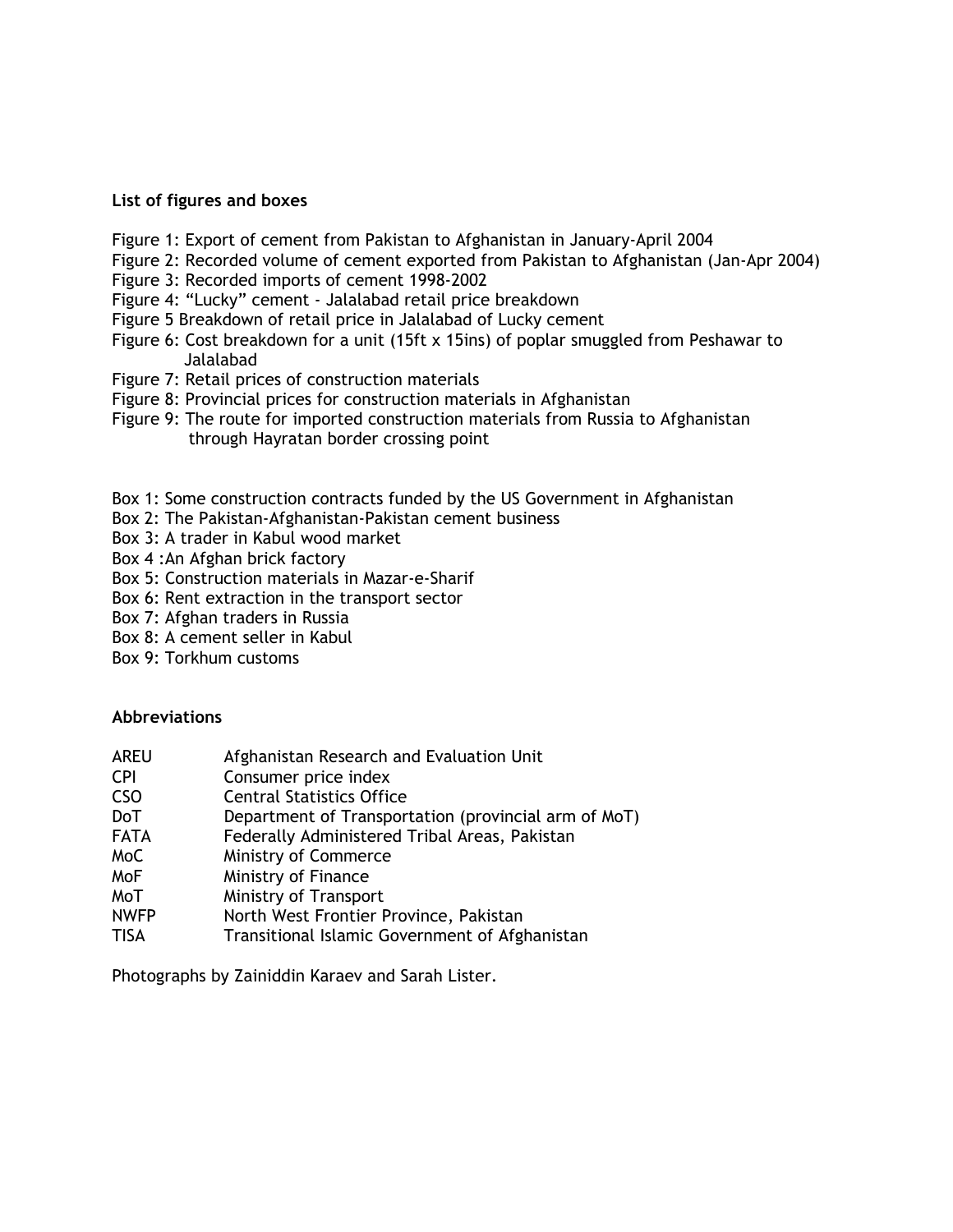## **1. Introduction**

 $\overline{a}$ 

This study is one of three case studies funded by the World Bank and conducted in March – April 2004 under the Political Economy and Markets Programme of the Afghanistan Research and Evaluation Unit (AREU).<sup>1</sup> The case studies cover three activities important to the Afghan economy: raisins, carpets, and construction materials. The aim of the studies is to enhance understanding of the role of markets in affecting the prospects for growth, and the distribution of the benefits of growth, in Afghanistan. They explore the structures and functioning of markets in Afghanistan and thereby assist in the formulation of government policies aimed at enhancing broad-based growth and poverty reduction in a market environment.The studies are designed to stand alone, but should be read together to gain a fuller picture of markets and the political economy of Afghanistan. A short synthesis paper provides information and discussion relevant to all three studies, as well as preliminary analysis of the salient points emerging from the three studies.

\_\_\_\_\_\_\_\_\_\_\_\_\_\_\_\_\_\_\_\_\_\_\_\_\_\_\_\_\_\_\_\_\_\_\_\_\_\_\_\_\_\_\_\_\_\_\_\_\_\_\_\_\_\_\_\_\_\_\_

Stimulated by donor-funded reconstruction projects, private business and residential contracts as well as military projects, the construction market in Afghanistan is booming. Demand for construction materials is soaring. Materials of different quality, origin and price can be found in different marketplaces across the cities of Afghanistan. At first glance, it appears that this sharp rise in demand has also brought an increasing number of traders and trading companies into the market. This study explores the markets in construction materials. Where do materials come from? How do they reach their destination? What is happening to prices and distribution? However, it also tries to understand who is benefiting from these booming markets: who can participate, who cannot, and how are they excluded?

The study was conducted in March and April 2004. Researchers conducted interviews with importers, wholesalers and retailers of construction materials, as well as with different sized building contractors, international agencies, and relevant government bodies. Research was conducted in Kabul, Mazar-e-Sharif and Hairaton, Jalalabad and Peshawar and along the Jalalabad-Peshawar highway. A number of data collection problems were encountered, linked both to the nature of the construction business, and general suspicion related to informationgathering on commercial activities. Moreover, in a limited study such as this, it was difficult to investigate in detail the procurement and use of materials by either the military, foreign contractors, or very large Afghan companies. Although there is some information on this, this study therefore concentrates on materials used by medium and small Afghan contractors. It also does not look at types of construction very common in rural areas which use mainly mud brick and minimum inputs from outside the immediate vicinity.

 $1$  These three studies were produced by an AREU research team consisting of: Mohammad Moharram Ali (consultant),Tom Brown (consultant), Zainiddin Karaev (Research Intern, AREU) Jamal Khan

<sup>(</sup>consultant), Sarah Lister, (Team Leader -consultant), Adam Pain (consultant). This construction study draws heavily on research conducted by Jamal Khan.

Additional data collection was also conducted by: Asif Karimi (Researcher, AREU), Aimal Ahmadzai (Researcher, AREU), Rafi Tokhi (Deputy Director, Finance, AREU)

For further details on the studies contact Sarah Lister: sarah@areu.org.pk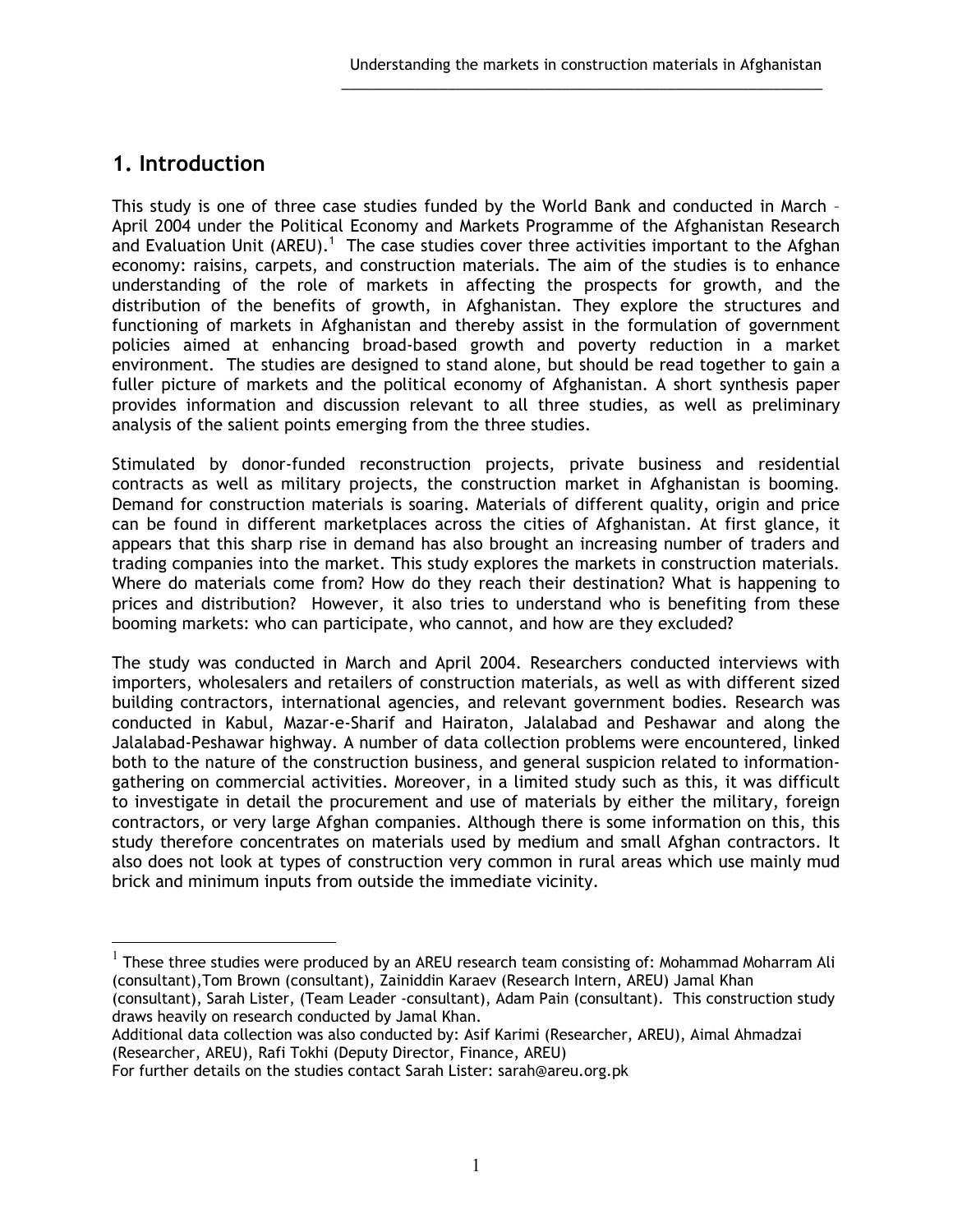This report first sets the scene, providing background information on the construction business in Afghanistan. It then provides detailed information on a number of materials, their sources and distribution. The following two sections discuss issues related to the market and government involvement in the construction sector. The report concludes with a discussion of potential entry points for intervention.

\_\_\_\_\_\_\_\_\_\_\_\_\_\_\_\_\_\_\_\_\_\_\_\_\_\_\_\_\_\_\_\_\_\_\_\_\_\_\_\_\_\_\_\_\_\_\_\_\_\_\_\_\_\_\_\_\_\_\_

## **2. The construction sector in Afghanistan**

The focus of this study is not on the construction business as a whole but, more specifically, on markets in building materials. However it is important to understand changes in the broader construction business and the contracting environment. It is impossible to quantify the current boom, but it consists of four major types of construction:

- major military-related projects, currently the Baghram airbase and the NATO premises at Darul-a-man
- government reconstruction projects, including a few very large ones, such as the recently completed Kabul-Kandahar road.
- the growth in private and business construction, the so-called 'narco-villas' and large shopping malls.
- smaller scale development of retail and residential premises.

#### **Box 1. Some construction contracts funded by the US Government in Afghanistan**

*Contrack International* was tasked in January 2003 with designing and constructing military facilities and other infrastructure projects. The one-year contract was worth a minimum of \$5 million and a maximum of \$100 million, but it can be extended for four years for a total of \$500 million.

*Louis Berger.* Media reports say the company has a \$300 million contract to oversee postwar reconstruction in Afghanistan, this includes road and school-building. Their biggest contract is the Kabul-Kandahar highway reconstruction. USAID provided US\$ 270million, or \$640k per km. However, some sources say that security concerns (the contractor hired 1100 armed guards) caused an increase above that in the actual cost. Berger subcontracted to an Afghan-American, 3 Turkish and 1 Indian construction companies.

*Perini Corporation.* In a news release, the company said it would earn up to \$25 million for the contract to design/build facilities to support the First Brigade of the Afghan National Army.

Sources: the Center for Public Integrity. http://www.publicintegrity.org and USAID. Although the third and fourth categories of<br>building are the most are the most visible when driving around the major cities in Afghanistan, construction in the first two categories (especially the military but also major government projects, such as road projects), actually dwarfs the private construction activities in value, by many orders of magnitude. It is very difficult to gain accurate figures on the size of these contracts, but box 1 gives some examples of recent contracts awarded.

These very large donorfunded and military contracts not only dominate the market in terms of size, but also affect the way the contracting business operates in Afghanistan.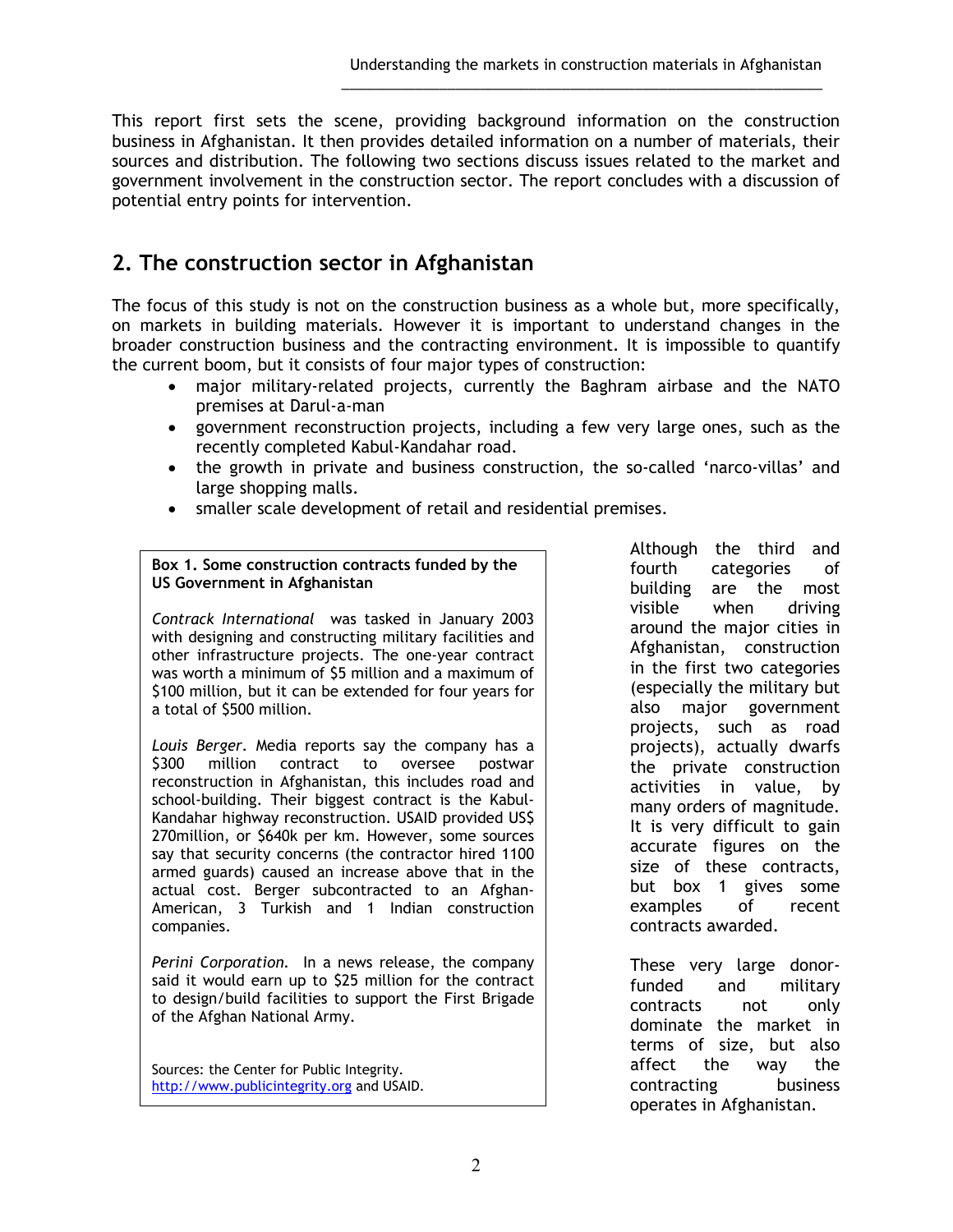Five related trends in the construction business are particularly important:

i) The most significant trend is the **overall reduction of the number of players** in the construction business, which is fuelled primarily by concerns about security. Thus contracts awarded by international contractors to sub-contractors are getting fewer in number, but larger in value and covering a wider range of services and activities.

\_\_\_\_\_\_\_\_\_\_\_\_\_\_\_\_\_\_\_\_\_\_\_\_\_\_\_\_\_\_\_\_\_\_\_\_\_\_\_\_\_\_\_\_\_\_\_\_\_\_\_\_\_\_\_\_\_\_\_

ii) The second trend relates to the **types of companies which are primarily benefiting from these contracts**. There are two groups. The first group is those Afghan companies with very strong political connections, usually to one of several members of Cabinet.

The second group benefiting is non-Afghan companies, particularly Turkish, Iranian, Chinese and Pakistani. There are a number of reasons that medium-sized Afghan companies are being excluded, from even quite small (e.g. US\$200k) contracts. These include their lack of:

- technical skill and experience
- sufficient plant, or the ability to purchase such plant through credit
- 'bonds' or other forms or recognized security
- pre-existing relationships with the foreign contractors, unlike many of the non-Afghan companies

Of course, this is an increasingly exclusionary situation. As a few companies continue to benefit, they are able to grow and further exclude others from the market.

- iii) A third trend which is much discussed, but difficult to substantiate, is the perceived **increase in corruption** related to the award of contracts, at most levels of the contracting-subcontracting 'chain'. As the contracts become larger and more exclusive, with fewer opportunities to benefit, so the 'kickbacks' have also become larger. There are certainly allegations of very large sums of money changing hands, including sums paid to the international and national staff of international businesses and agencies.
- iv) Related to this, the fourth trend is **an increase in the overall 'militarization' of the construction business**. As concerns about security lead to increasing levels of armed protection for those involved in construction, so the enforcement of formal and informal agreements is accompanied by the (perhaps often implicit) threat of armed force.
- v) A fifth trend is the **very low levels of scrutiny, both financial and technical, of the implementation of contracts**. This not only increases the financial payback for those who conduct sub-standard work, but it also allows the use of poor quality or illicitly procured materials, with little fear of redress.

All of the above factors are causing disquiet among some involved in the construction business, from international staff to Afghan contracting companies, as well as those concerned with broader economic governance and political economy issues. It is of course impossible to verify most of the claims of corruption made during the course of this research,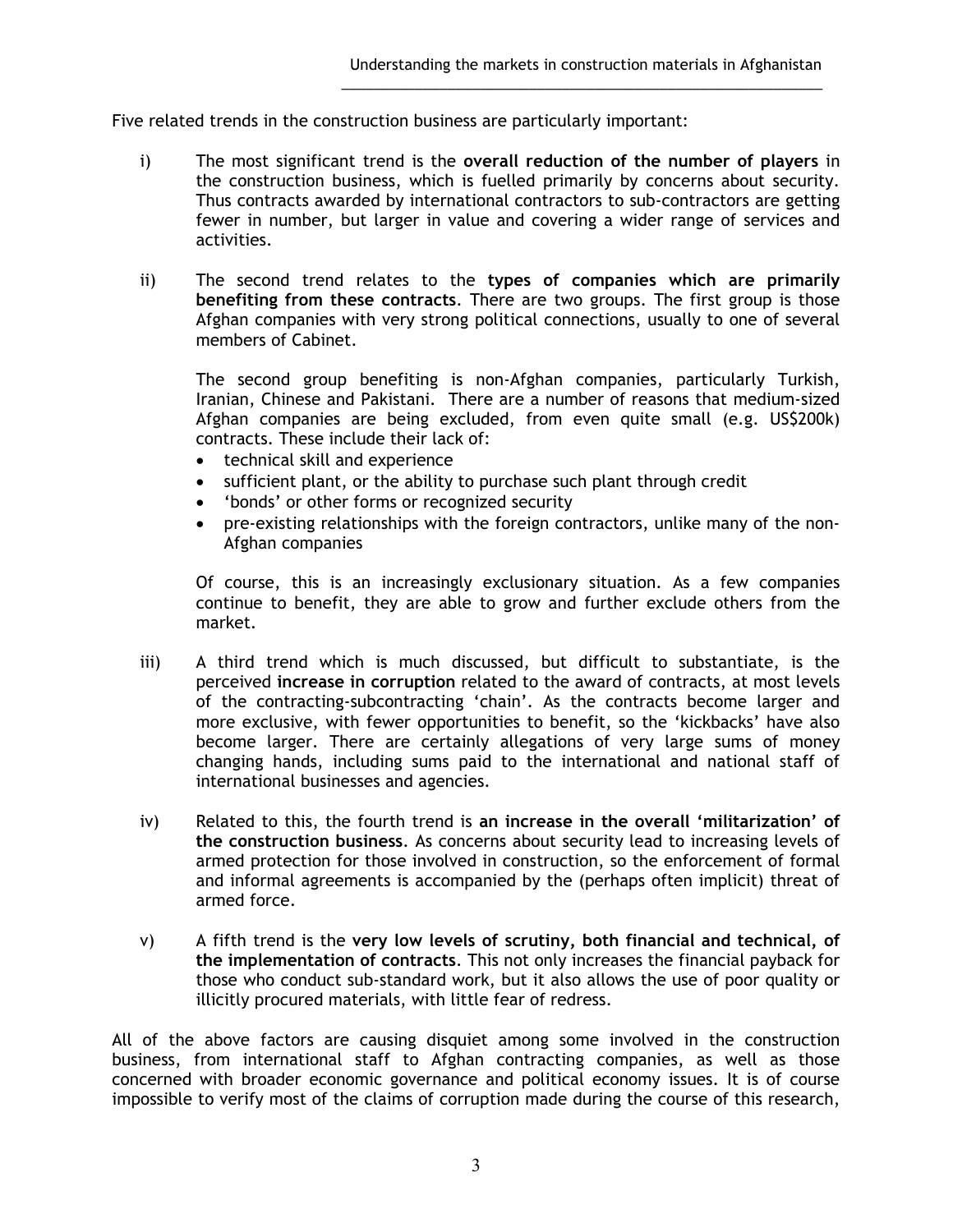and some may be motivated by jealousy from companies unsuccessful in winning contracts. However, what is certainly true is that, although it is recognized that all over the world construction is a 'dirty' business, there is a perception of a 'step-change' that has taken place in Afghanistan and widespread and deep-seated concern about the way that business is being conducted. It is common to hear reference to a 'construction mafia' who are closely, and quite openly, tied to Cabinet ministers and warlords.

\_\_\_\_\_\_\_\_\_\_\_\_\_\_\_\_\_\_\_\_\_\_\_\_\_\_\_\_\_\_\_\_\_\_\_\_\_\_\_\_\_\_\_\_\_\_\_\_\_\_\_\_\_\_\_\_\_\_\_

It is also worth noting that not all of the boom in construction is demand-related, but is also tied into the broader political economy of the region, as well as international developments. After the terrorist attacks in the United States on September 2001, and the ensuing 'war on terror', there have been increasing controls on the movement of money, and ongoing investigations into the source and uses of funds from the region. Many Afghans and Pakistanis who have earned their income through illegal sources (including re-export of transit goods and opium) and had invested their money in the Gulf States, Europe and USA feared that an investigation into the sources of their money might be damaging, or that their assets might be frozen. This resulted in a sharp increase in remittances in 2002/2003.<sup>2</sup> In Pakistan this inflow of large amounts has lifted the Pakistani stock market, increased government foreign exchange reserves, as well as precipitated a construction boom. In Afghanistan, it has funded the growth of luxury houses as well as large commercial plazas. These are mostly being built by seasoned traders as well as commanders who consider these investments both a sound investment, and a symbol of their status and prestige.

## **3. Construction materials and their supply**

*"You can fill a truck with bricks or for that matter anything else and bribe your way from Peshawar to Jalalabad without any documentation" Jalalabad trader (interview, April 2004)* 

The main products in high demand, and considered in this study, are: cement and cement block; wood; steel and steel products; bricks; aggregate and sand; plumbing products and sanitary fixtures; and glass.

There is very little manufacturing capacity in Afghanistan – most cement and wood, and all steel, sanitary fixtures and other manufactured goods are imported. The main sources of import of construction materials are Pakistan, Iran, Russia and to a lesser degree UAE and China. Pakistan and Iran have road networks connected with Afghanistan, while railway and air freight are used for import from Russia, and UAE and China respectively.

Although processes vary by product, there are three basic patterns of import:

i) large contractors import materials for their own use.

ii) import/export companies buy from manufacturers, sell to wholesalers, who sell to retailers and large consumers.

iii) manufacturers export directly, and sell to Afghan wholesalers. This is unusual, and mostly occurs with bricks exported from Pakistan.

 2 Source: Statistics Department, State Bank of Pakistan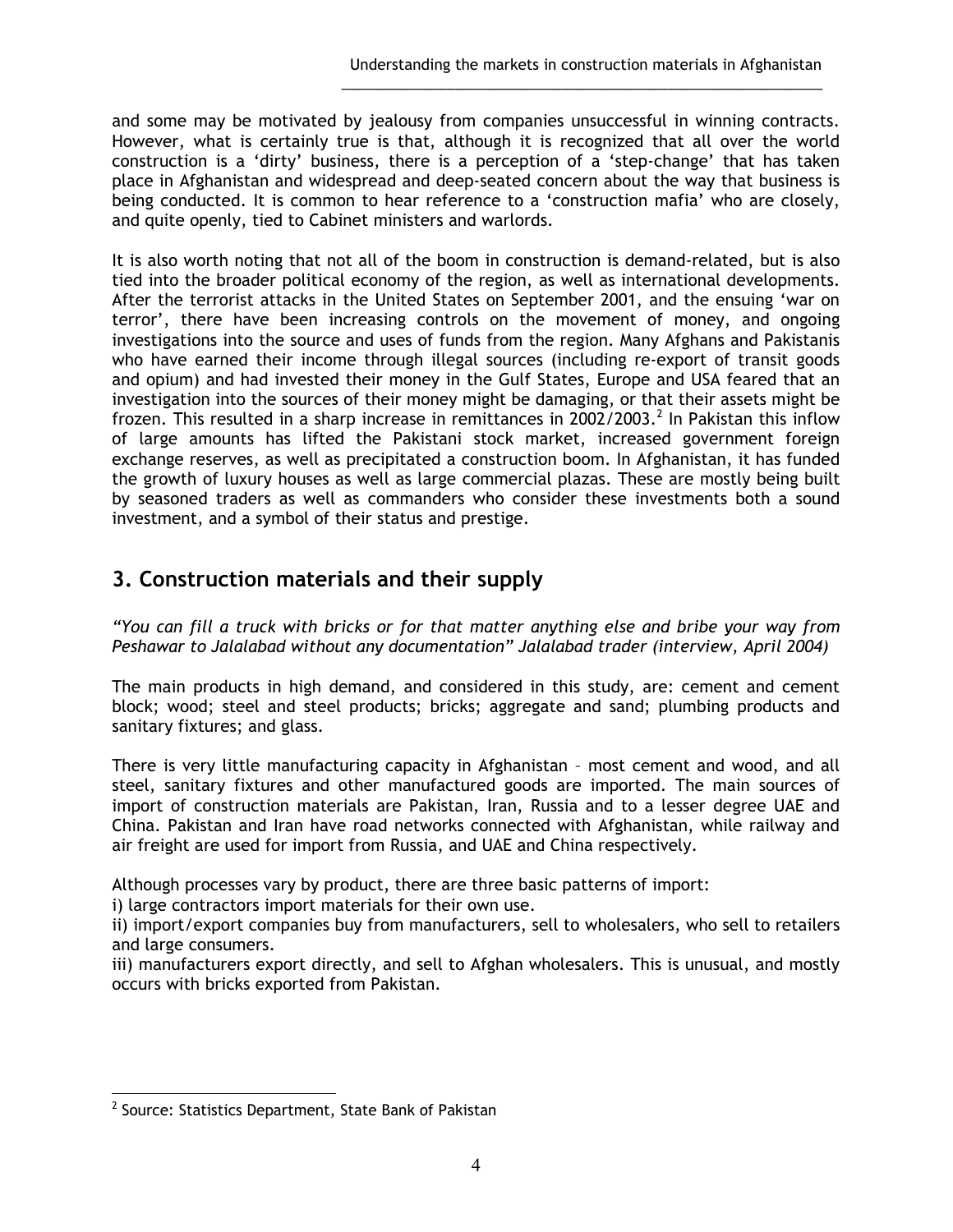#### **3.1 Cement**

There is at least one working Afghan cement plant at Puli Khumri. This is operated by the Ministry of Mines and Industry. However, its production is not sufficient to meet domestic demand, and Afghan cement can frequently not be found in the market in any city.<sup>3</sup> Instead the market is dominated by Pakistani cement.<sup>4</sup> Cement factories located in Northern Punjab and North West Frontier Province (NWFP) export to Afghanistan, mostly along the Peshawar-Jalalabad highway. Some exports (about 17%) also take place from the southern provinces of Balouchistan and Sind through the Chaman-Spin Boldak border. <sup>5</sup>

\_\_\_\_\_\_\_\_\_\_\_\_\_\_\_\_\_\_\_\_\_\_\_\_\_\_\_\_\_\_\_\_\_\_\_\_\_\_\_\_\_\_\_\_\_\_\_\_\_\_\_\_\_\_\_\_\_\_\_

Figure 1 shows the cement exports to Afghanistan from Jan-April 2004 from NWFP and Northern Punjab. Local estimates suggest that total recorded cement exports from Pakistan to Afghanistan in 2004 will be 1.2-1.5 million tons.

#### **Figure 1: Export of cement from Pakistan to Afghanistan in January-April 2004**

|              |              |                                  |        |                               |         |                        | Total   |
|--------------|--------------|----------------------------------|--------|-------------------------------|---------|------------------------|---------|
|              | Unit name    | Annual<br>production<br>capacity |        | <b>Exports to Afghanistan</b> |         |                        |         |
|              |              |                                  | Jan    | Feb                           | Mar     |                        |         |
| $\mathbf{1}$ | Askari (wah) | 945,000                          | 5,055  | 2,360                         | 960     | Apr $\overset{6}{0^7}$ | 8,375   |
| 2            | Askari (NP)  | 1,260,000                        | 1,500  | 6,360                         | 5,320   | 9,675                  | 22,855  |
| 3            | Bestway      | 1,039,500                        | 11,205 | 17,765                        | 39,815  | 46,182                 | 114,967 |
| 4            | Cherat       | 787,500                          | 6,768  | 10,160                        | 24,920  | 37,814                 | 79,662  |
| 5            | DG Khan      | 1,732,500                        | 8,656  | 7,272                         | 27,269  | 41,972                 | 85,169  |
| 6            | Fauiji       | 945,000                          | 3,160  | 6,880                         | 16,560  | 13,950                 | 40,550  |
| 7            | Fecto        | 630,000                          | 560    | 880                           | 5,480   | 788                    | 7,708   |
| 8            | Kohat        | 567,000                          | 10,372 | 8,925                         | 14,845  | 10,000                 | 44,142  |
| 9            | Lucky        | 1,320,000                        | 3,375  | 4,299                         | 23,696  | 38,925                 | 70,295  |
| 12           | Pioneer      | 630,000                          | 0      | 0                             | 0       | 1,407                  | 1,407   |
|              | <b>Total</b> | 13,048,550                       | 50,651 | 64,901                        | 158,865 | 200,713                | 475,130 |

Figure 2 depicts the increase in volume of recorded exports to Afghanistan.

 $\overline{a}$ 

 $3$  There have however been overtures from American companies who are considering significant investment in the Afghan cement industry.

<sup>4</sup> Source for Pakistan-Afghanistan cement data: Jamal Khan research.

<sup>&</sup>lt;sup>5</sup> Source: http://www.paknews.com/flash.php?id=25&date1=2003-09-17

 $6$  Data collected until April 20<sup>th</sup> only. Figures adjusted to show export for whole month, assuming equal export throughout the month. Additionally Kohat April figure has been estimated as no April figure

available at time of data collection.<br><sup>7</sup> Closed for plant maintenance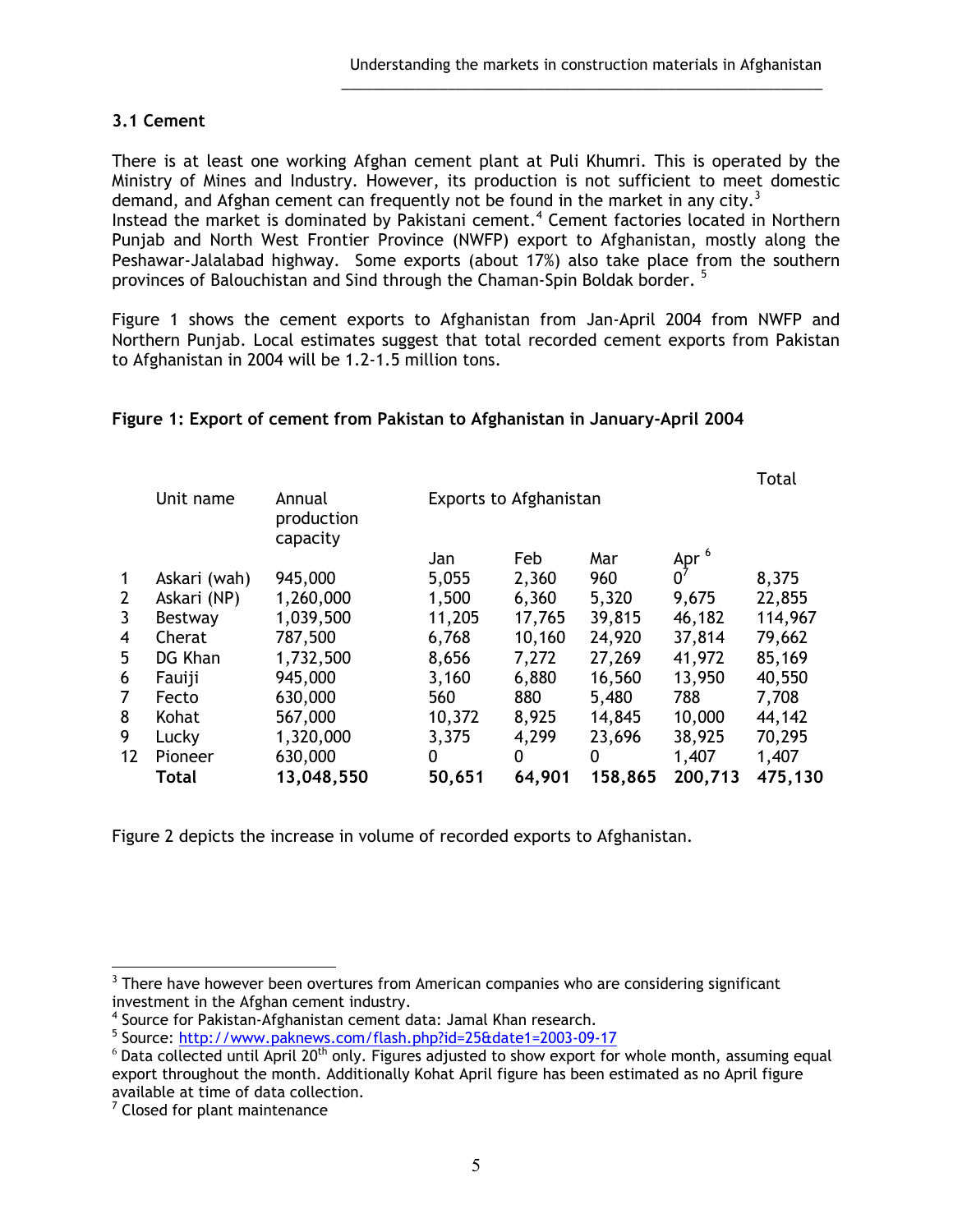

**Figure 2: Recorded volume of cement exported from Pakistan to Afghanistan (Jan-Apr 2004)**

\_\_\_\_\_\_\_\_\_\_\_\_\_\_\_\_\_\_\_\_\_\_\_\_\_\_\_\_\_\_\_\_\_\_\_\_\_\_\_\_\_\_\_\_\_\_\_\_\_\_\_\_\_\_\_\_\_\_\_

However to understand both these figures and the market in cement in Afghanistan, it is important to understand the tax differentials between Pakistan and Afghanistan, and appreciate that the Pakistani cement business operates as a cartel. In Pakistan, there are 24 cement units, 4 in the public sector and 20 in the private sector, with a total installed annual capacity of 17.7 million tons. Until recently, production capacity was much higher than demand, so the All Pakistan Cement Manufacturers Association (APCMA) fixes quotas for each producer in order to stabilise prices. The price of Pakistani cement is usually the same or lower in Afghanistan than in Pakistan, because sales and other taxes adding up to 35% on goods for the domestic market are waived on goods for export.  $8$  (For example, imported Pakistani cement costs \$3.25-4.00 in Jalalabad market, depending on brand, but \$3.76-4.86 in Peshawar). So, it is profitable for manufacturers to export their cement and then smuggle it back in. However, due to the cost and difficulty of transport for such a heavy item, in practice what usually happens is that more cement is recorded as exported than actually leaves the country (see box 2), and the difference is sold at an increased profit in Pakistan. Additionally cement for export is also produced 'off the record' (for example, by running the machinery on Sundays or all night), and this is considered outside the APCMA quota system. This may, for example, also explain how one manufacturer, Bestway, appears to have produced in the first four months of 2004 a volume of goods for export in excess of its annual production capacity.

Given this situation, it is not clear how much of the recorded volume of export actually reaches Afghanistan. Official statistics for cement import do show a marked rise over the period 1998-2002 (see figure 3 below), however figures for 2003 are not yet available and it is not clear how accurate these figures are anyway. For example, the total recorded import for

 $\overline{a}$  $8$  The News 'Study calls for subsidy to cement makers', Dec 23 2003, www.jang.com.pk/thenews/dec2003-daily/23-12-2003/business/b6.htm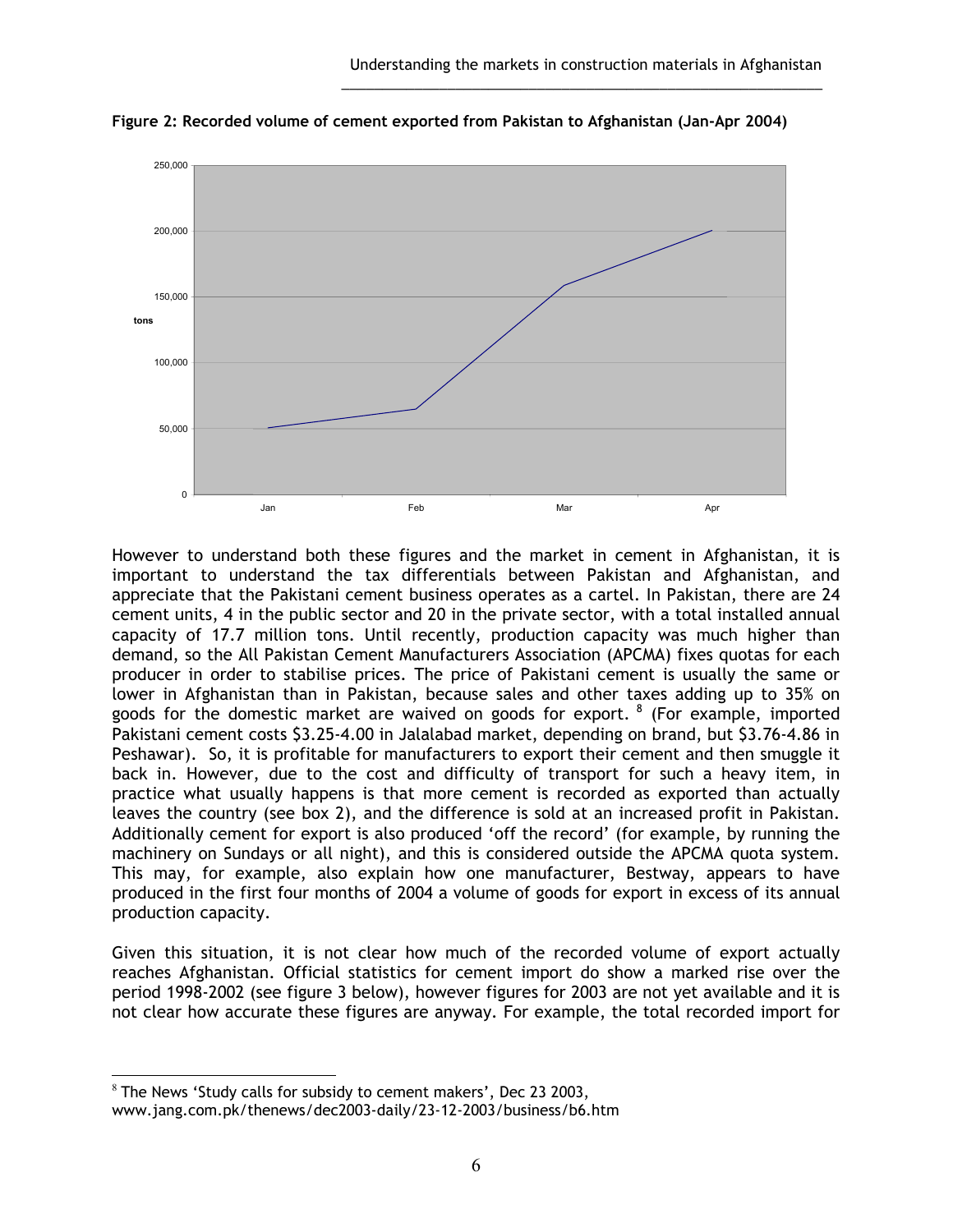the whole of 2002, is less than a third of the total recorded import from Pakistan for one month, April 2004

\_\_\_\_\_\_\_\_\_\_\_\_\_\_\_\_\_\_\_\_\_\_\_\_\_\_\_\_\_\_\_\_\_\_\_\_\_\_\_\_\_\_\_\_\_\_\_\_\_\_\_\_\_\_\_\_\_\_\_

#### **Box 2: The Pakistan-Afghanistan-Pakistan cement business**

To export from Pakistan to Afghanistan, an export company places an order with a manufacturer, paying both the agreed price and a security deposit. In Afghanistan the exporter takes his consignment to the nearest Pakistani consulate (Jalalabad for most exports) and has it checked, after which his export documents are stamped. On his return to Pakistan, he shows stamped documents to the manufacturers and his security deposit is returned. This procedure aims to prevent exporters from selling non taxed export cement in Pakistani markets.

However, there are various ways of getting round this procedure. Some very well connected people just verify their export documents from the consulate without actually delivering anything, however this is unusually blatant. Others load their trucks with 300 bags of cement on top, and 500 bags of sand below. The 500 bags of cement which are substituted by the sand are sold in the Pakistani market (without paying the appropriate domestic taxes). However, filling cement bags with sand is not a simple procedure. Exporters have to arrange untorn bags from the manufacturer. Then these bags go all the way from Peshawar to Jalalabad under the eyes of numerous agencies all of whom are kept happy by bribes. Then the Pakistani consulate in Jalalabad makes the final inspection. Every stage of the process requires good contacts and appropriate bribery.

Nevertheless, it is an extremely profitable business. A 'normal' exporter sending a 40 ton truck to Afghanistan carrying 800 bags of 50 kg cement might only make \$250 profit in total, after all necessary bribes and freight costs. However, taxes on a ton of cement for domestic sale are \$24 per ton (35% of the total cost to the wholesaler). If an exporter is able to keep most of this sum as profit on 500 of the 800 bags on a 40 ton truck (by substituting them on the truck with sand-filled bags), then he can make \$1000 extra profit per truck.

Over 150 cement trucks cross daily from Peshawar to Jalalabad, even if only 30 trucks are partially filled with sand bags these 30 trucks can generate as much profit for the exporters as all the other trucks combined.

Cement is imported both by individuals and export companies agencies which use the brand name of the manufacturers, but are independent from them. Exporters must belong to a regional Chamber of Commerce in Pakistan, for which Pakistani citizenship is required, so Afghans without a Pakistani partner cannot officially export. Cement exporters are mostly seasoned traders who have a good understanding of the Peshawar-Jalalabad highway and good relationships with the authorities on both sides. In fact, import of Pakistani cement to Afghanistan is increasingly controlled by a few trading companies, including a business run by a large Dubai-based businessman. The Government of Pakistan, as well as the military, are also involved in the cement export to Afghanistan, both through exercising ownership or influence over parts of the cement business in Pakistan, and because of military control of supply routes from Pakistan to Afghanistan through the national logistics cell of the Pakistani army. Cement importers will also often be linked closely with, or perhaps even own, a wholesale/retail outlet in Jalalabad. So the percentage of profit attributed in figures 4 and 5 (below) to the wholesaler/retailer will often, in reality, go in whole or in part to the importer.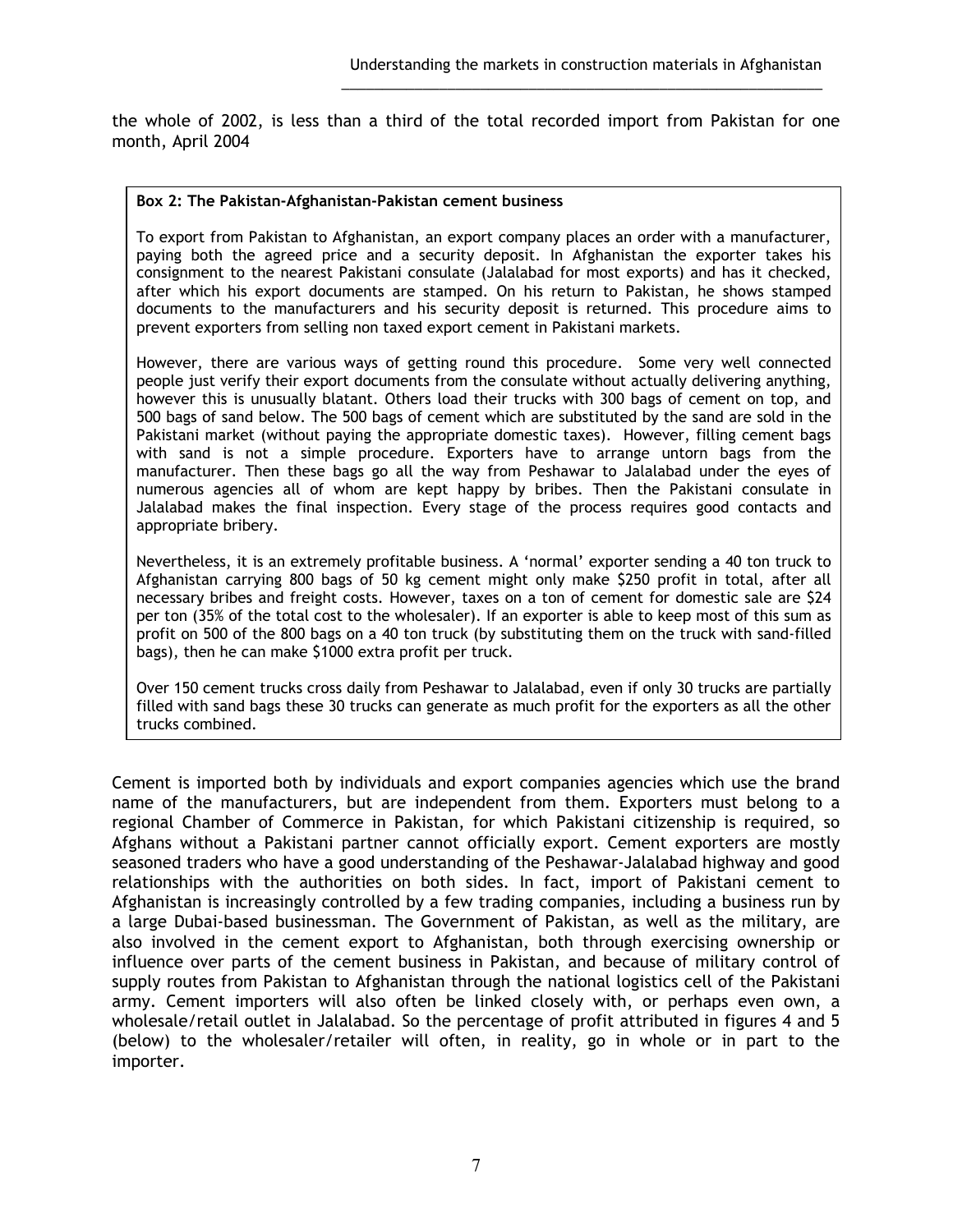

**Figure 3: Recorded imports of cement 1998-2002**

\_\_\_\_\_\_\_\_\_\_\_\_\_\_\_\_\_\_\_\_\_\_\_\_\_\_\_\_\_\_\_\_\_\_\_\_\_\_\_\_\_\_\_\_\_\_\_\_\_\_\_\_\_\_\_\_\_\_\_

Source: CSO, Afghanistan Statistical Yearbook (2003), table 12.4

Figures 4 and 5 provide a breakdown of the costs of imported Pakistani cement in Jalalabad

**Figure 4: "Lucky" cement - Jalalabad retail price breakdown** 

|                                               | Per vehicle | Per  | Per   |
|-----------------------------------------------|-------------|------|-------|
|                                               | 40 tons     | 50kg | ton   |
|                                               | \$          | S    | \$    |
| <b>Ex factory</b>                             | 1640.00     | 2.05 | 41.00 |
| <b>Clearing charges</b>                       | 20.69       | 0.03 | 0.52  |
| Political Agent charges (i.e. unofficial tax) | 13.79       | 0.02 | 0.34  |
| <b>Torkum charges (bribes on border)</b>      | 31.03       | 0.04 | 0.78  |
| <b>Gumrak (Afghan Customs)</b>                | 17.24       | 0.02 | 0.43  |
| Shaherwali (Afghan city tax)                  | 137.93      | 0.17 | 3.45  |
| <b>Unloading charges</b>                      | 17.24       | 0.02 | 0.43  |
| Freight                                       | 706.90      | 0.88 | 17.67 |
| Profit to export agent                        | 86.21       | 0.11 | 2.16  |
| Wholesale price in Jalalabad                  | 2671.03     | 3.34 | 66.78 |
| Retail price in Jalalabad                     | 3100.00     | 3.88 | 77.50 |

(Source: exporters and Jalalabad retailers)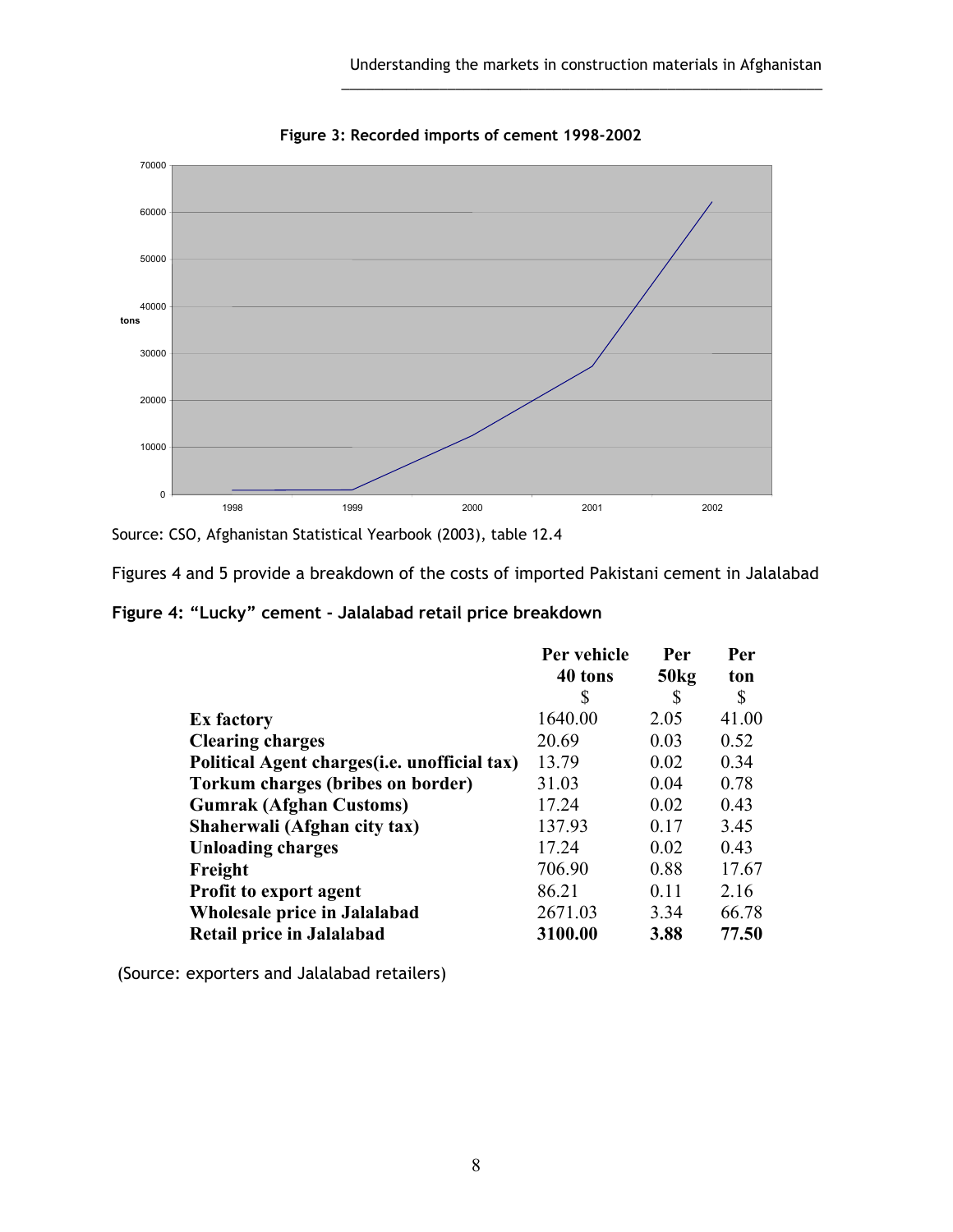

#### **Figure 5 Breakdown of retail price in Jalalabad of Lucky cement**

\_\_\_\_\_\_\_\_\_\_\_\_\_\_\_\_\_\_\_\_\_\_\_\_\_\_\_\_\_\_\_\_\_\_\_\_\_\_\_\_\_\_\_\_\_\_\_\_\_\_\_\_\_\_\_\_\_\_\_

Cement is also imported from Uzbekistan, Turkmenistan and Iran. Iranian cement used to pose more of a challenge to Pakistani cement, because of cheaper fuel costs in Iran. Not only was Iranian cement cheaper in Afghanistan, it was also smuggled into Pakistan and was sold there about 30% more cheaply than locally produced cement. However, Pakistani cement has managed to dominate the market in Afghanistan through manipulation of the price.<sup>9</sup> When the cement industry in Pakistan hit a crisis point of low demand about two years ago, Pakistani cement flooded the Afghan market at very low prices. Manufacturers argued that this was due to increased production lowering unit costs, coupled with lower fuel costs as many factories switched to more efficient coal-fired systems, from oil and gas fired systems. However, there was undoubtedly collusion among the cartel members, and some form of tacit understanding with the Pakistani government. Contractors in Afghanistan consistently claim that prices have since been pushed up steadily, now that Pakistani cement has established market dominance. The price data from CSO for the last 17 months does not support that claim, but the researchers heard it consistently from across a broad spectrum of those involved in the building business.

Cement is also increasingly used in the making of cement blocks, which is a new product in Afghanistan. This technology has come from Iran with returnees who have brought the skill and equipment with them and established small enterprises in Afghanistan. There are different sizes and qualities available, but many expressed concern about the strength of the blocks being used, with fears that the correct percentage of cement and sand is not being

 $\overline{a}$ 

 $^9$  Additionally, contractors using USAID money are not allowed to use Iranian products.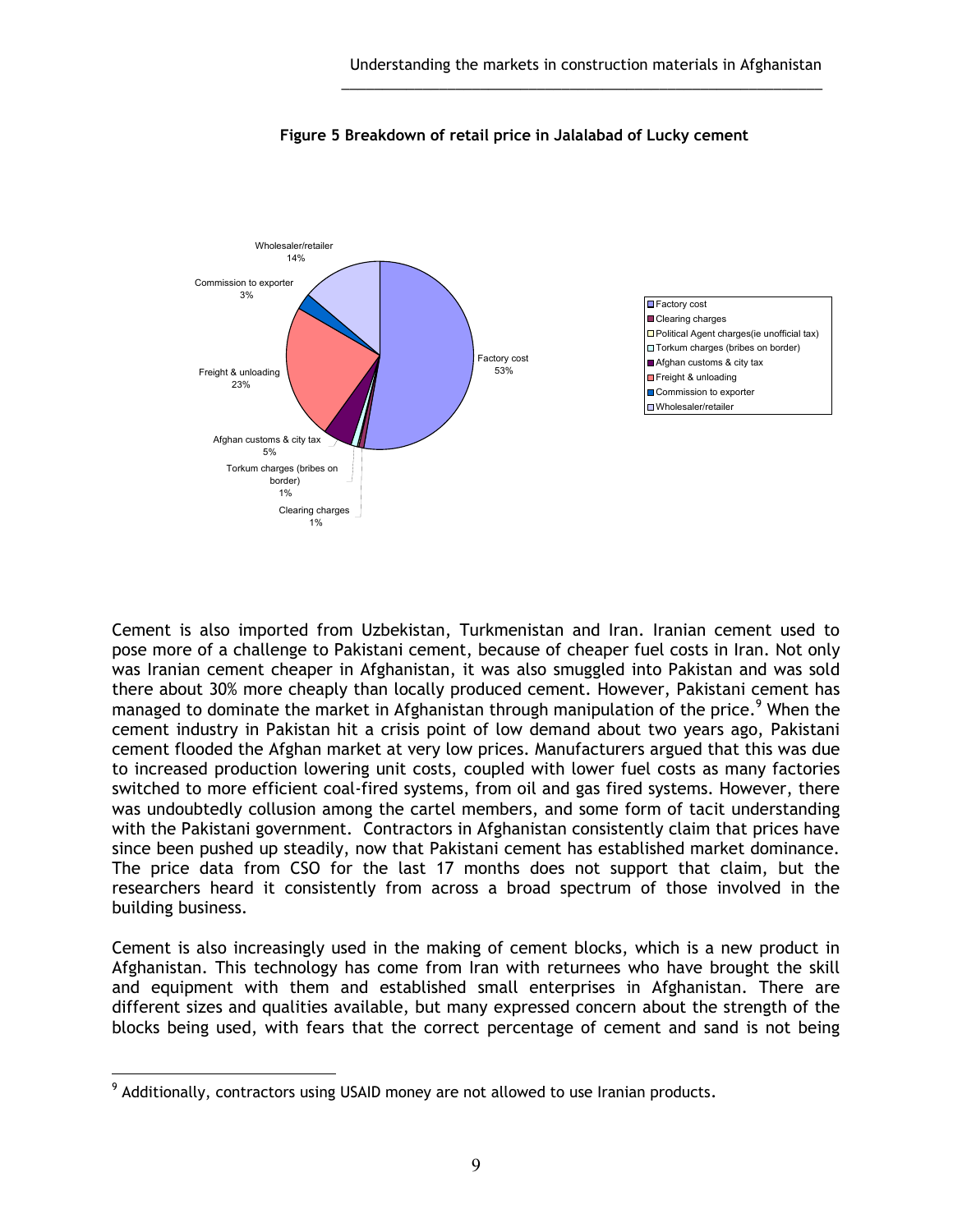used. ISAF tests the strength of the blocks it uses, and is also establishing a block-making enterprise in Kabul.

\_\_\_\_\_\_\_\_\_\_\_\_\_\_\_\_\_\_\_\_\_\_\_\_\_\_\_\_\_\_\_\_\_\_\_\_\_\_\_\_\_\_\_\_\_\_\_\_\_\_\_\_\_\_\_\_\_\_\_

### **3.2 Wood**

Some of the large demand for wood in Afghanistan is met by domestic production<sup>10</sup>, but most wood is imported from either Pakistan or Russia. However, overall quality tends to be poor, because it has not been dried properly, and facilities do not exist in Afghanistan for the artificial drying of wood. There is a lot of misinformation about wood in the markets. Most purchasers are unable to identify correctly the source of wood or judge its quality, so there is much potential for purchasers to be cheated. The biggest markets for wood are in Kabul, Mazar-e-Sharif and Kandahar.

#### **Box 3: A trader in Kabul wood market**

The wood market occupies a huge space divided into more than 50 stalls of different size, ranging from 10 $m^2$  to 100 $m^2$ . In the entrance to the market there are carpentry shops which produce windows and doors as well as sell timber.

Towards the middle of the market are the wood stalls. There a wood trader was busy re-arranging piles of wood in his stall. Wood of different sizes and use is piled up in his shop. He sells wood for fuel as well as for construction purposes.

Three types of Afghan wood from domestic types of trees are available in this shop. In particular, he sells Afghan wood produced in Wardak, about 70kms west of Kabul. Wardak residents own pieces of land in forests where they grow trees. After 10-12 years, they sell their trees to traders. It is the responsibility of the trader to organize tree logging and transportation from the forests to the markets. Traders employ local residents to help with cutting and loading, as well as transportation and unloading in the markets.

In both Afghanistan and Pakistan, production is characterized by illegal tree logging. In Afghanistan, the quality of wood is generally very good so there is high demand, but there is no licensing system or adequate regulation, although there are some examples of local shurabased initiatives to regulate forest use.<sup>11</sup> Large scale logging takes place primarily in the east, in Kunar and Nuristan, also further south in Khost. Wood is mostly smuggled to Pakistan by floating it down the River Kunar. The business is controlled by local warlords, for whom it is a major source of income, together with opium smuggling. Some of this wood is then reexported to Afghanistan, branded as Pakistani wood to facilitate the export from Pakistan. It is difficult to estimate what proportion of wood from Pakistan is re-export of smuggled wood from Afghanistan.

 $\overline{a}$  $10$  For a description of a localized wood economy in Laghman see Kerr Wilson, A. and Pain, A. (2003) *Three Villages in Alingar, Laghman: A Case Study in Rural Livelihoods Kabul: AREU.* <sup>11</sup> Ibid. p 22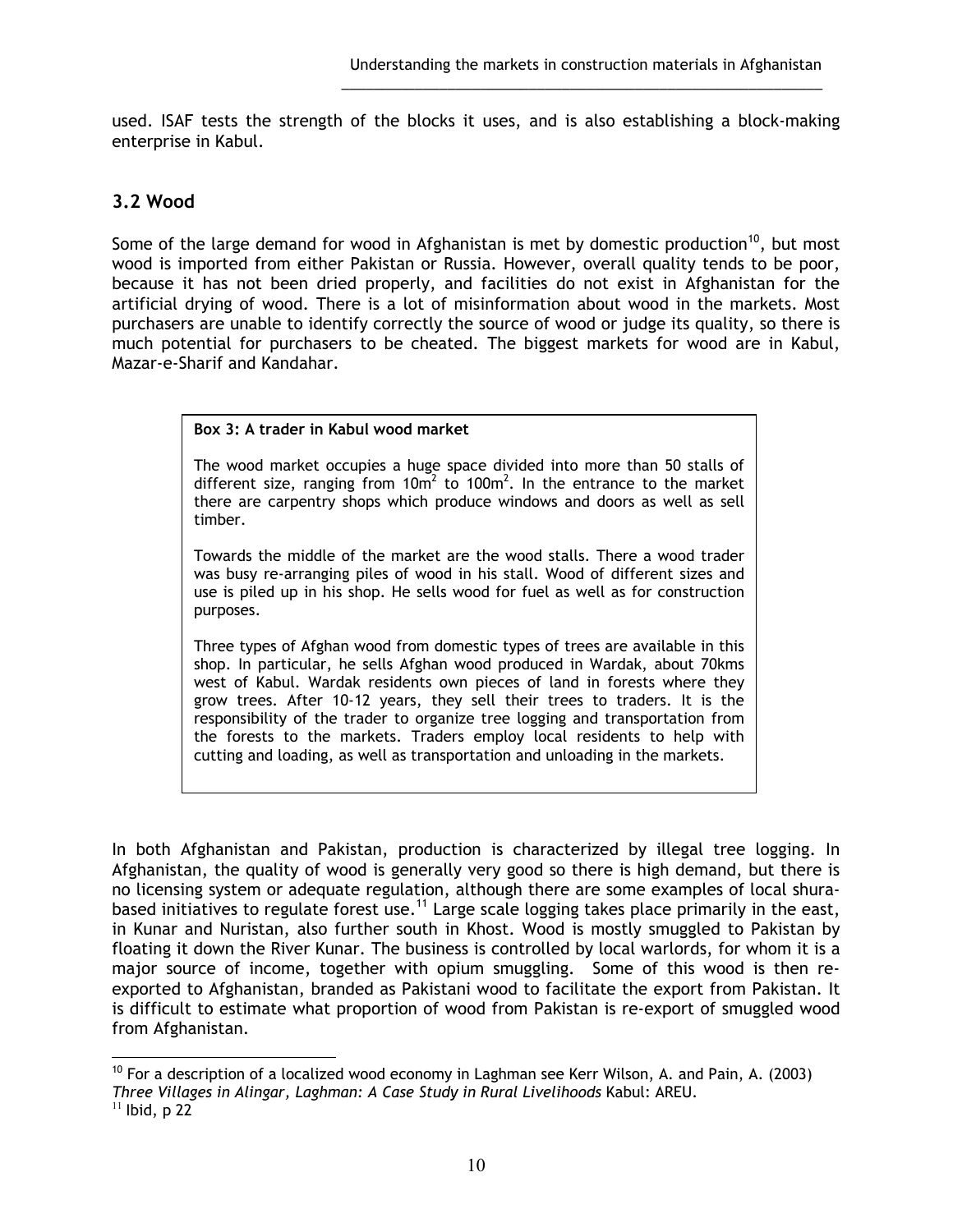The export of Pakistani wood to Afghanistan is also restricted. Nonetheless, much Pakistani poplar wood is exported because it is cheap and is used for low quality construction. Most of this export is smuggling along the Ali Masjid Tirah Bazar Road.<sup>12</sup> Figure 6 provides the cost breakdown of poplar import from Peshawar to Jalalabad.

\_\_\_\_\_\_\_\_\_\_\_\_\_\_\_\_\_\_\_\_\_\_\_\_\_\_\_\_\_\_\_\_\_\_\_\_\_\_\_\_\_\_\_\_\_\_\_\_\_\_\_\_\_\_\_\_\_\_\_

**Figure 6: Cost breakdown for a unit (15ft x 15ins) of poplar smuggled from Peshawar to Jalalabad** 

|                                     | <b>Truck</b> | Unit              | cost Unit cost |  |
|-------------------------------------|--------------|-------------------|----------------|--|
|                                     | (600)        | (R <sub>5</sub> ) | (5)            |  |
|                                     | units)       |                   |                |  |
| Poplar price in Peshawar            | 78000        | 130               | 2.25           |  |
| <b>Bribes</b>                       | 80000        | 133               | 2.31           |  |
| Freight                             | 20000        | 33                | 0.58           |  |
| Poplar cost at arrival in Jalalabad | 178000       | 296               | 5.13           |  |
| Retail price in Jalalabad           |              |                   | 6.50           |  |

Source: Jamal Khan research

Much of the wood in the market is imported from Russia, with large quantities coming from Siberia. Russian wood is of higher quality than Pakistani and therefore demand and prices for it are higher. While trade in Afghan and Pakistani wood is primarily done by individuals and small traders (see box 3 above), Russian wood is imported almost exclusively by large trading companies.



*Kabul wood market* 

### **3.3 Steel and steel products**

Steel bars (rebar) and steel products (such as I-beam and C-channel) are also imported almost entirely from Pakistan and Russia. However, Chinese materials have recently begun to enter the market, imported mainly through Pakistan.

 $\overline{a}$  $12$  There are two main Pakistan/Afghanistan crossings along the Peshawar-Jalalabad route. The most widely used is the Peshawar-Torkum-Jalalabad road. The second border crossing is Peshawar-Alimasjid Tirah Bazar- Jalalabad. A detour is taken off the Peshawar-Torkhum road near Ali Masjid into the difficult terrain of the Tirah valley. This route is mostly used for smuggling timber and animals from Pakistan, and a variety of goods including opium from Afghanistan.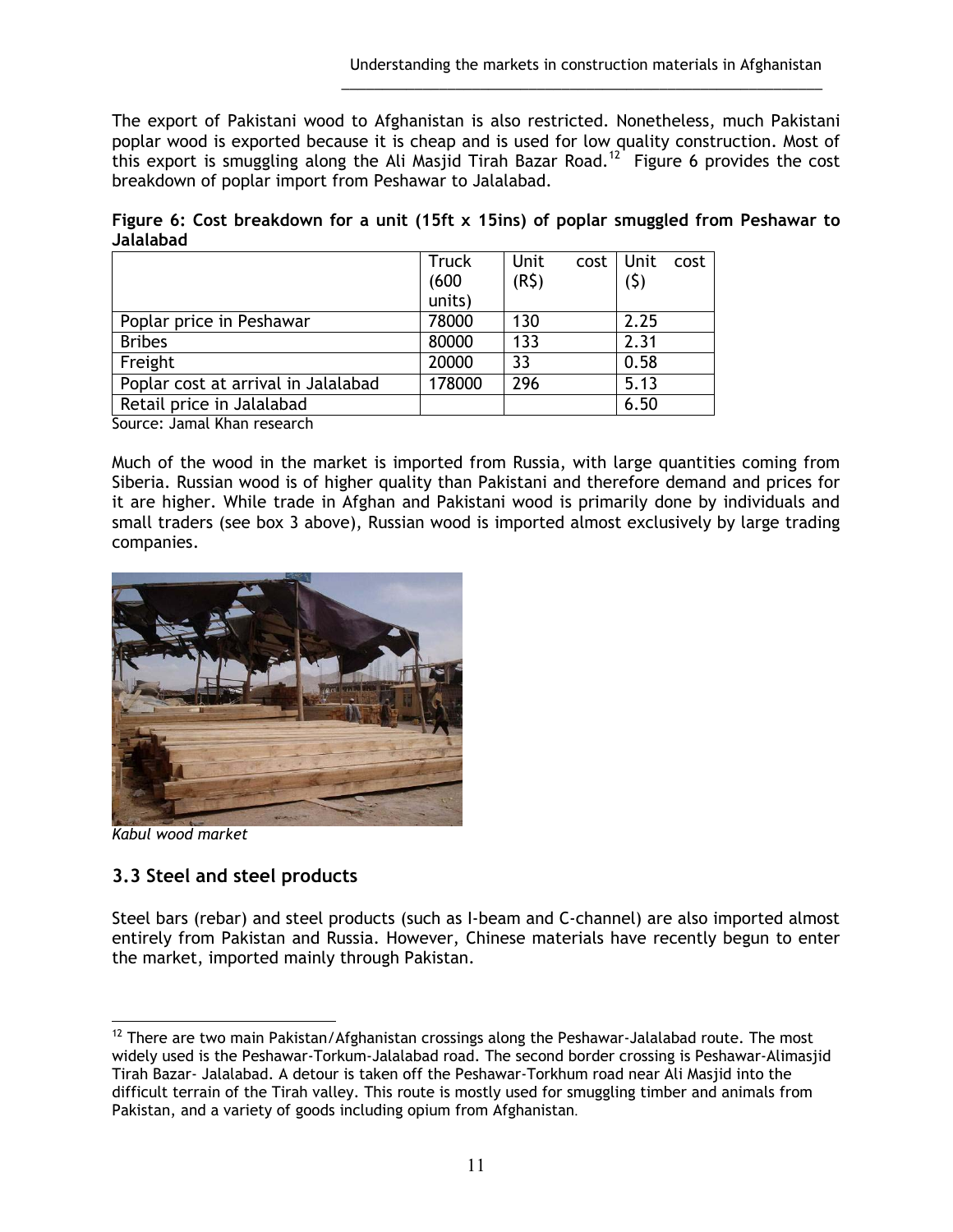Quality is a serious issue in the steel trade and preference is almost always given to Russian materials. The price difference between Russian and other steel is significant and can reach as high as fifty percent more. Due to its location close to the northern border, Mazar-e-Sharif has the biggest market for Russian steel with the lowest price in Afghanistan. High transportation costs within the country because of its weight affect the steel price in other cities. For instance, the price for Russian steel in Kabul may ten percent more than the price in Mazar-e-Sharif. For this reason, large contractors, particularly those with their own trucks, may on occasion transport steel from Mazar to other parts of the country.

\_\_\_\_\_\_\_\_\_\_\_\_\_\_\_\_\_\_\_\_\_\_\_\_\_\_\_\_\_\_\_\_\_\_\_\_\_\_\_\_\_\_\_\_\_\_\_\_\_\_\_\_\_\_\_\_\_\_\_

Pakistani steel is primarily manufactured in the Punjab region. This means there is a longer paper-trail and the involvement of more agencies in its transportation for export. For this reason, as well as the difficulty of transporting it due to its weight, it is the Pakistani product least likely to be smuggled into Afghanistan.

The price of steel has risen particularly sharply in the period Feb-April 2004. This is partially the result of the rise in world steel prices, caused by the demand for steel to feed the Chinese construction boom. Last year the worldwide cost of raw materials rose by 22%. However, due to long-term contracts between the suppliers of raw materials and manufacturers, world prices have risen only about 10%.<sup>13</sup> However, prices in Afghanistan have seen much higher rises, up to 40% in three weeks in March and April. This research did reveal some suggestion of monopolistic buying practices in Russia which might be over-inflating the prices, but it was impossible to verify this. The issues of prices is discussed in further detail below, section 4.1.

### **3.4 Bricks**

There is a basic distinction between baked and unbaked bricks in the market. *Bhatas* (traditional manufacturing units for baked bricks) usually consist of a furnace fired by sawdust, wood and old tyres. They are usually built near the premises from where the soil is extracted. Sometimes other systems are used - for example, in Shibergan the natural gas in the area is used to fire bricks in large hollow chambers in the ground.

All mud bricks are made in Afghanistan and sold in local markets. Only baked bricks are imported from Pakistan, but some are also produced in Afghanistan. Indeed, in the last year there has been a significant shift in manufacturing capacity for baked bricks from Pakistan to Afghanistan. *Bhatas* have been started in Afghanistan, to save on freight and custom charges. However many of them are still owned and operated by Pakistanis who previously either manufactured in Pakistan and/or exported from there. These individuals had good relationships with businessmen in Afghanistan and the links necessary to secure suitable land. In Pakistan, a few families dominate this business which often involves underpaid workers (usually Afghans), poor conditions and resulting ill-health for workers, and the bribing of officials.<sup>14</sup> There is no reason to think conditions in the Afghan industry are any better.

 $\overline{a}$ <sup>13</sup> BBC News Online, "Material Costs 'hit steel firms', Mon 2 Feb 2004: http://news.bbc.co.uk/1/hi/business/3452043.stm

 $\frac{14}{14}$  Contract labourers, who are mostly Afghan refugees, in Pakistan are paid \$2 per 1000 bricks to fill the moulds with the raw material and place them in the oven. Many workers are caught in a form of bonded slavery, working to pay off debts. Source: Jamal Khan and BBC News online 27 Feb 2004. http//news.bbc.co.uk/1/hi/world/south\_asia/3490926.stm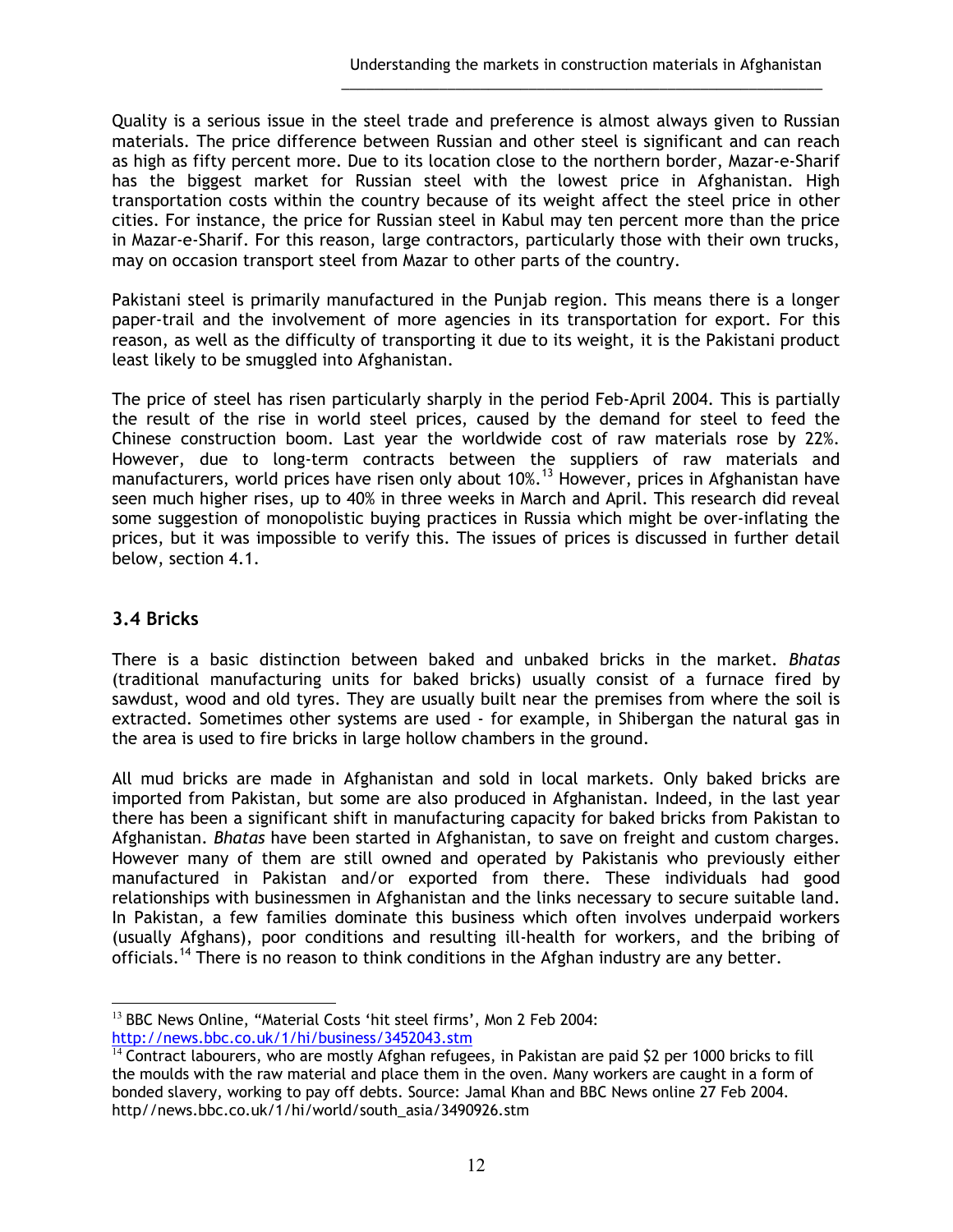Box 4. An Afghan brick factory

The brick factory near Khai Khona, on the Shomali Road leading out of Kabul, was established two years ago. There are eleven other such factories in the vicinity. This one is owned by a local commander, and it would be interesting to investigate the legality of his claim over the land from which the clay is extracted and where the kiln is operating.

This factory currently employs 40 men, who earn 150 Afs per day and mostly live on site. Many of them are returnees from Pakistan. Indeed, some who used to work in the brick factories in Peshawar have returned in the last month because there is now more work in Afghanistan.

All the bricks produced are used to supply local building projects – there is a large residential project about 500m away.



Despite the growing capacity in Afghanistan, Pakistani bricks are still exported to Afghanistan, even though they are more expensive:

\_\_\_\_\_\_\_\_\_\_\_\_\_\_\_\_\_\_\_\_\_\_\_\_\_\_\_\_\_\_\_\_\_\_\_\_\_\_\_\_\_\_\_\_\_\_\_\_\_\_\_\_\_\_\_\_\_\_\_

*Prices of locally manufactured bricks are about \$30-32 per 1000 bricks in Jalalabad, while Pakistani bricks are costly, but still people like to export bricks from Peshawar at a price of \$40-42 per thousand bricks. The soil texture of our bricks is such that the bricks are a good quality and desirable." (interview with owner of Peshawar manufacturing unit, April 2004).* 

Pakistani bricks are usually bought for wealthy individuals or government contracts.

Most large users of bricks buy directly from the manufacturers, although there are also areas outside major cities where bricks from a number of manufacturers are sold by the truckload.

### **3.5 Aggregate and sand**

Different grades of aggregate and sand are all extracted and sold locally, although some areas are more endowed than others. For example, aggregate has to travel large distances to reach construction projects in Kunduz.

There are a number of concerns about the quality of aggregate being used in construction projects. For example, a lot of river gravel is currently being used but it is not clear whether this is being treated in the correct fashion. Similarly, if crushing machines are not maintained properly they create a lot of flaky material which undermines the strength of the crushed aggregate.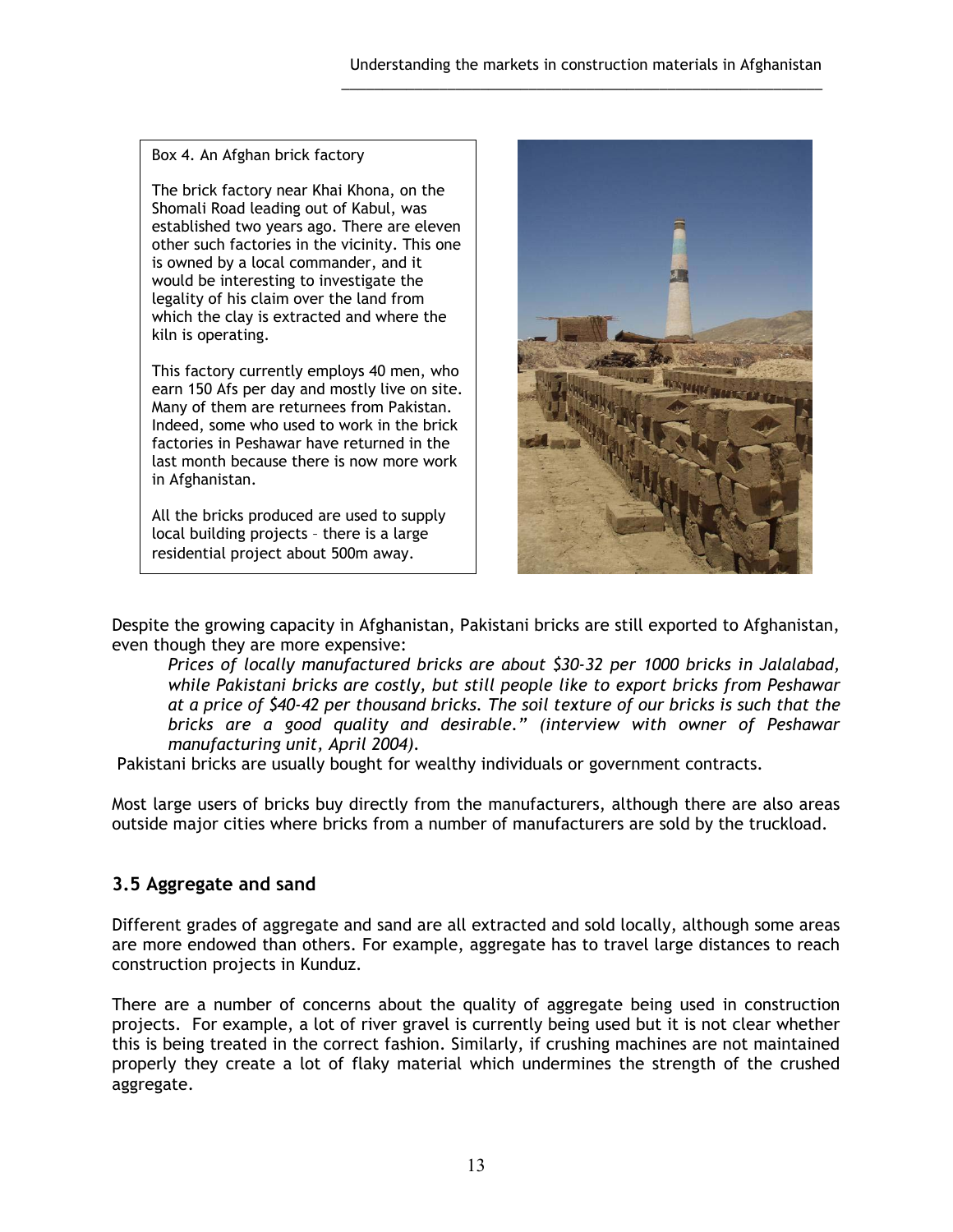There is virtually no regulation of the extraction and sale of aggregate and sand. It is those who can enforce ownership claims on the land from which aggregate is being extracted who are currently benefiting from the surging demand, as well as those who are living close to large building projects. In the context of the complex problems around land ownership in Afghanistan, this means those with political, financial and military power.<sup>15</sup>

\_\_\_\_\_\_\_\_\_\_\_\_\_\_\_\_\_\_\_\_\_\_\_\_\_\_\_\_\_\_\_\_\_\_\_\_\_\_\_\_\_\_\_\_\_\_\_\_\_\_\_\_\_\_\_\_\_\_\_

### **3.6 Other manufactured goods**

 Unlike wood and steel, sources of import of these products, such as sanitary and plumbing products, vary and so do the prices. Materials are imported from as far as Germany. Most arrive from Pakistan and Iran, with Pakistani goods the cheapest, and usually considered the poorest quality. Many of these goods are manufactured in NWFP. Recently some limited Afghan capacity has been established, for example, small enterprises have started to produce tiles.

The demand for glass is increasing significantly in Afghanistan, due to the current popular style of major buildings in large cities. Glass comes from Uzbekistan, Russia, Iran, Belgium, Pakistan, China and Kyrgyzstan. Import of Chinese glass has particularly increased in recent months. The quality of glass is of great concern to traders, who complain about Uzbek glass, which they say is not produced at the correct heat.<sup>16</sup> Tinted and patterned glass is currently very popular.

### **Box 5: Construction materials in Mazar-e-Sharif**

Mazar-e- Sharif is the economic hub of Balkh province. The province borders Uzbekistan, which connects Afghanistan with the main import routes from Russia and other former Soviet countries. The city of Mazar is located 90 kms south of Hairatan port on the Afghan-Uzbek border. As such it is the main commercial center in the north and both a primary market and distribution point for construction materials imported from Russia. The regional customs office is located in Mazar. Tens of trucks with imported wood and steel are always parked in the compound of the customs office waiting for paperwork to be completed and duties to be paid before they move on. Drivers usually spend 1-2 days there.

The 'bazaars' in construction materials are booming. There are four big markets in the city as well as numerous small shops in the central part of the city. There is some price difference between goods in Mazar and those in other cities. Usually materials imported from Russia are cheaper here than in Kabul or any other city in Afghanistan. Smuggled goods from Pakistan, such as plywood, also reach the markets of Mazar.

Mazar-e-Sharif is also home to many large importing companies. Barakat Construction is among the largest. It has been trading for 45 years and mostly imports steel and wood from Russia and exports raisins to Moscow.

 $\overline{a}$ <sup>15</sup> Wily, Liz Alden (2003) "Land Rights in Crisis: Restoring Tenure Security in Afghanistan" Kabul: AREU <sup>16</sup> USAID & Pragma (2003) "Afghanistan Market Research Trip Report: Finding New Opportunities" Enterprise Development Project in Central Asia.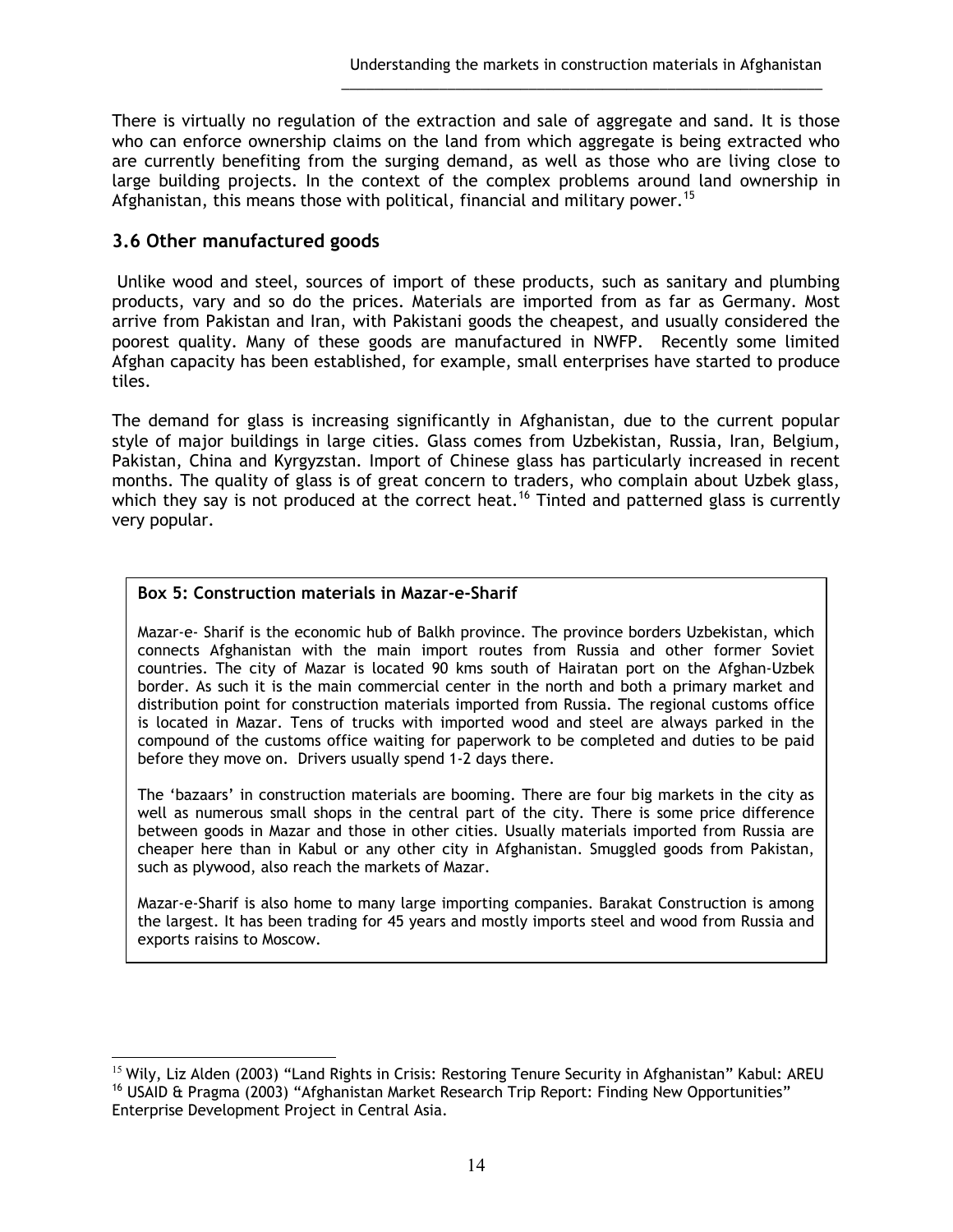## **4. Market issues**

### **4.1 Prices**

Without exception, actors all along the supply chain report recent large increases in prices of materials, which started in February or March of this year. For example, in Mazar, steel and steel products reportedly rose 39% in 20 days during March-April. Wood prices have also seen sharp increases, with other products also rising, but less sharply. These prices are explained by a number of factors:

\_\_\_\_\_\_\_\_\_\_\_\_\_\_\_\_\_\_\_\_\_\_\_\_\_\_\_\_\_\_\_\_\_\_\_\_\_\_\_\_\_\_\_\_\_\_\_\_\_\_\_\_\_\_\_\_\_\_\_

- the end of winter, which has precipitated a sharp increase in demand as construction restarts
- worldwide rise in prices, particularly fuelled by the Chinese construction boom, especially for steel (see above)
- a change in the import tariff system in Afghanistan, introduced at the start of the Afghan new year.

The recent change in tariff system has undoubtedly produced an increase in taxes paid by those traders who import legally and are eligible for import duties (goods imported for government or humanitarian projects are exempt). The introduction of an international standard tariff system has seen a simplification of the regime. Under the old system, there were 25 customs import tariff bands with rates ranging from 7 percent to 150 percent, allocated across 888 items, with an unweighted average tariff rate of 43.3 percent. Under the new customs code, customs duties are in four bands (2.5%, 5%, 10% and 20%). Customs duties for most construction materials are either 2.5 or 5 percent.

However, the effective tariff rate for importers is now higher because a uniform floating exchange rate is now used to obtain the taxable value of imports, rather than the undervalued exchange rate previously employed.<sup>17</sup> Nevertheless, the price rises are much higher than those that can be explained by the tariff reform. However, the general lack of information about the tariff reform (the revised code, for example, was not at the time of this research available from anywhere other than the MoF in Kabul) means that there is great confusion about the actual changes effected. It appears that importers have used the reform to pass on price rises to their purchasers much greater than those actually caused by the reform, and to blame them on the government.

It is worth noting that the reported rises in prices are not reflected in the price-tracking conducted by the Central Statistics Office (CSO) as part of their consumer price index (CPI) tracking exercise (see figure 7 below) . Their price collection for the past 17 months shows in general a moderate rise in prices, with the sharpest fluctuations in the prices of stone, sand and unbaked bricks. While construction materials do show a sharper rise than the overall nonfood CPI (included below for comparison), these figures do not reflect the story which is told by retailers, wholesalers and contractors in the construction business, suggesting a problem with the data used by CSO.

 $\overline{a}$  $17$  Under the old system 10 different exchange rates were by various public institutions for customs valuation: Chamber of Commerce at Af3.5/\$; Herat Customs at Af2/\$; Kabul Customs at Af4.5/\$; and Kandahar Customs at Af2.5/\$. Source: Fujimora Manabu (2004) " The Post-Conflict Afghan Economy, Asia Development Bank".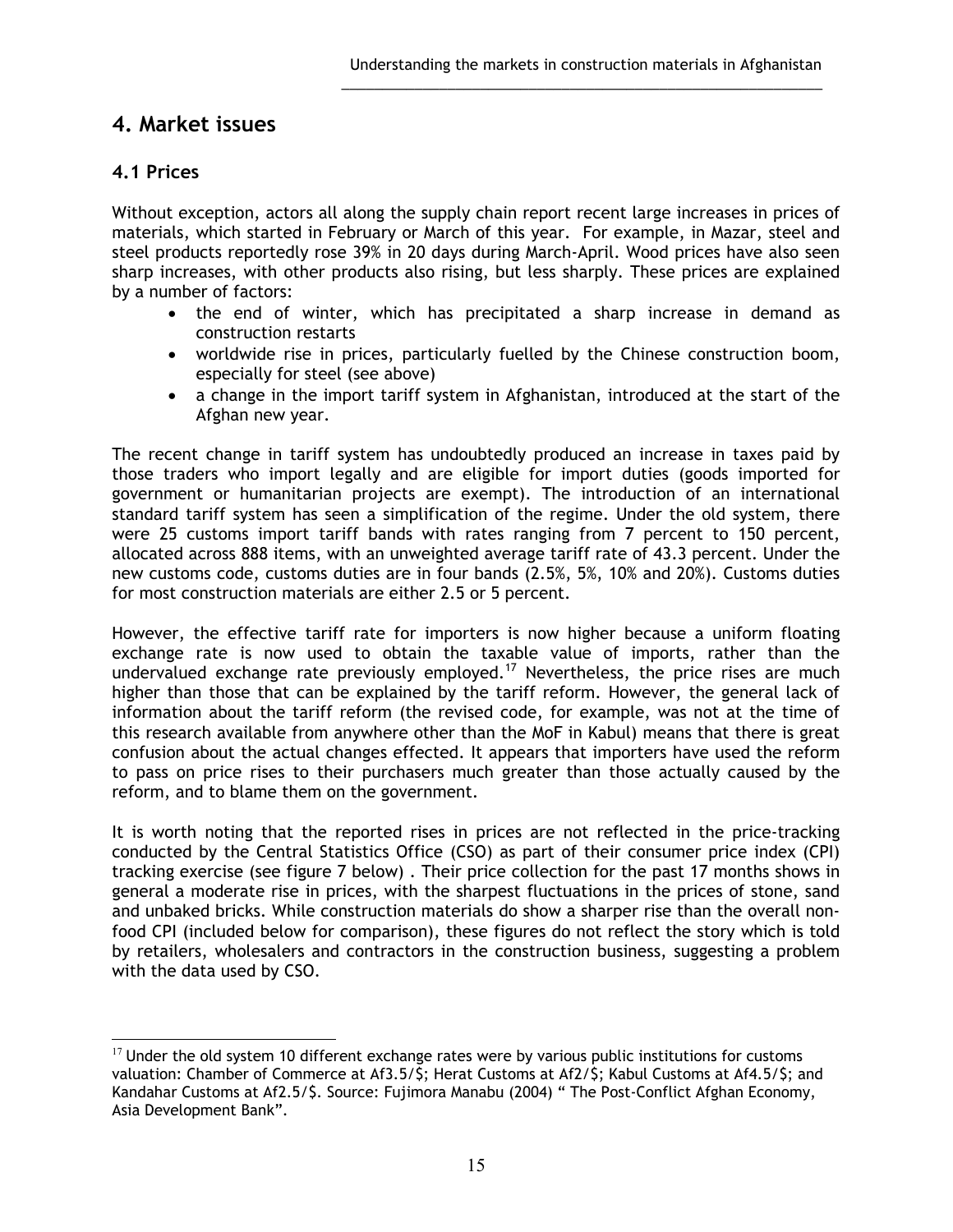

**Figure 7: Prices of construction materials**

\_\_\_\_\_\_\_\_\_\_\_\_\_\_\_\_\_\_\_\_\_\_\_\_\_\_\_\_\_\_\_\_\_\_\_\_\_\_\_\_\_\_\_\_\_\_\_\_\_\_\_\_\_\_\_\_\_\_\_

### *Nationally integrated markets*

 $\overline{a}$ 

Figure 8 below shows the prices of commonly used materials during April 2004 in 4 Afghan cities and Peshawar. Despite problems in the data collection<sup>19</sup>, the figures tell a story reasonably consistent with what is known about the markets and the origin of imports. In general, Pakistani products are cheaper in Jalalabad (and Peshawar). Goods from Russia are cheaper in Mazar. However, there do not appear to be consistently and large price differentials between cities, which suggests that markets are reasonably integrated nationally. The only goods that are not bought locally by contractors (apart from very large contractors who import for themselves) are steel and wood. However, the purchase of goods from other cities by contractors to make cost savings occurs infrequently, and only by contractors who own their own trucks.

Source: Central Statistics Office, Consumer Price Index (CPI), Oct 2003 and May 2004<sup>18</sup>

 $18$ Actual prices as given in the CPI have been changed for a number of goods to allow for easier display of data, this does not affect overall trends in prices, merely the quantities of goods for which prices are provided. Timber & bricks have been reduced by a factor of 10, steel has been increased by a factor of 10.

<sup>&</sup>lt;sup>19</sup> In all cities except Herat, three quotes were obtained from suppliers, and a mean was calculated. In Herat figures used are those provided to returnees by UNHCR/WFP. Data was not collected on the same day in each city (during a period of rapid price inflation especially for steel and wood), however the figures do not suggest that this was a significant influence (order of data collection: Kabul, Mazar, Peshawar, Jalalabad). More significantly, the data was not collected by the same surveyors, so in some cases exact products may not be compared. Due to deterioration in security in the area, planned data collection along the Quetta-Kandahar route in May did not take place.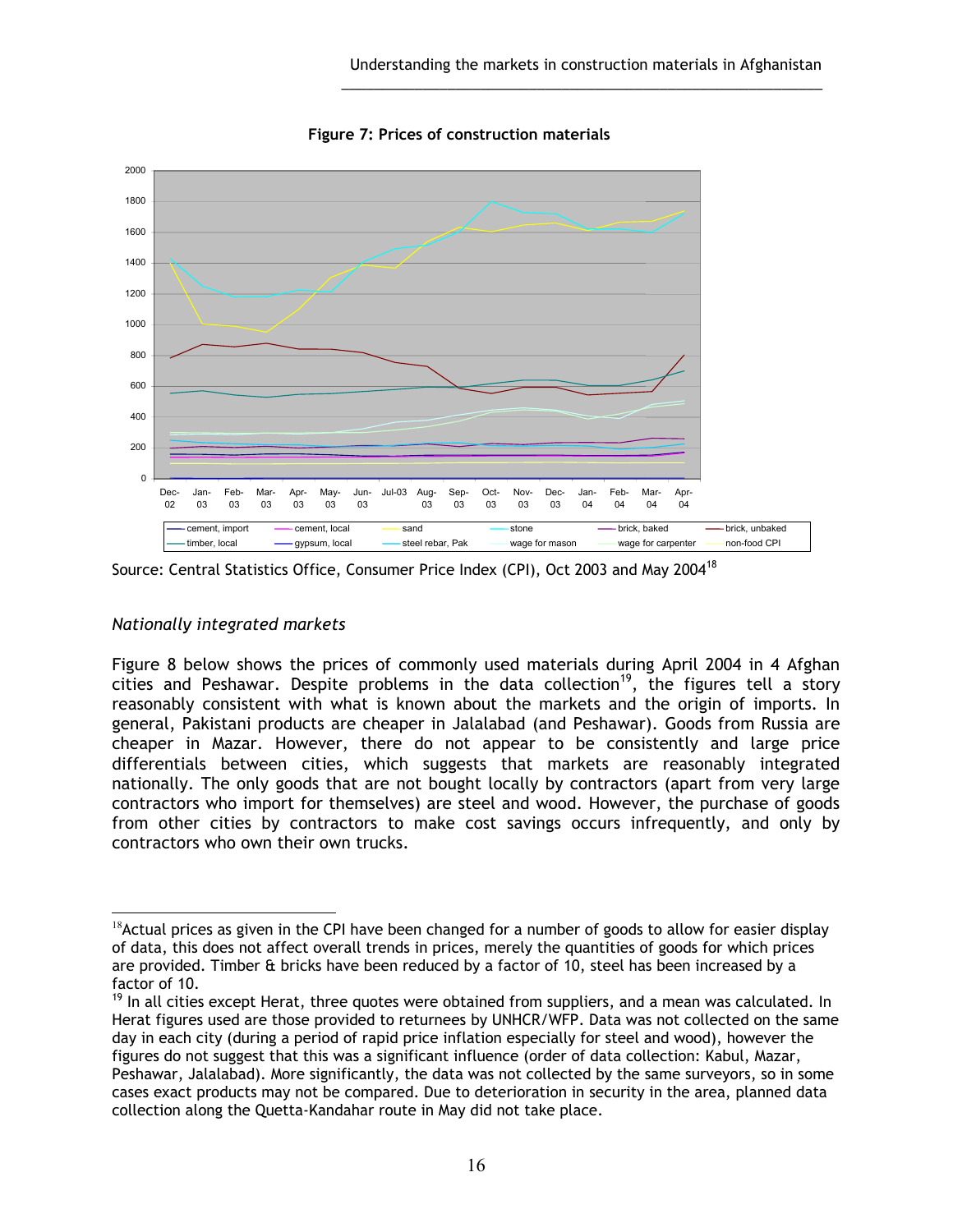### **Figure 8 Provincial prices for construction materials in Afghanistan**

\_\_\_\_\_\_\_\_\_\_\_\_\_\_\_\_\_\_\_\_\_\_\_\_\_\_\_\_\_\_\_\_\_\_\_\_\_\_\_\_\_\_\_\_\_\_\_\_\_\_\_\_\_\_\_\_\_\_\_

| Item                                                  | Kabul           | Mazar           | Herat                   | Jalalabad        | Peshawar        | <b>Notes</b>                                                                                                            |
|-------------------------------------------------------|-----------------|-----------------|-------------------------|------------------|-----------------|-------------------------------------------------------------------------------------------------------------------------|
| Pakistani white toilet                                | 1400            | 1968            | $\overline{X}$          | 1392             | 1392            |                                                                                                                         |
| Plastic pipe 4ins/6m                                  | 425             | 433             | $\overline{X}$          | $\overline{557}$ | 480             | Jalalabad<br>& Peshawar from<br>In.<br>Pakistan. Elsewhere from Iran                                                    |
| Plywood 120x140 12mm                                  | 550             | 626             | X                       | 576              | 293             | Price given for 8mm in Jalalabad<br>and Peshawar. Transportation cost<br>is Afs38/sheet, so very significant<br>mark-up |
| Wooden bars local - qury<br>(20)                      | 13250           | 11600           | $\overline{\mathsf{x}}$ | 22080            | n/a             | In Jalalabad good quality wood.<br>This is also smuggled to Peshawar.                                                   |
| Wooden bars import<br>qury $(20)$                     | 6750            | 9310            | $\mathsf{X}$            | 6000             | 2160            | Mazar, Russian.<br>Elsewhere<br>In.<br>smuggled Pakistani.                                                              |
| Steel rebar 8mm/kg<br>Russian                         | $\overline{36}$ | $\overline{34}$ | $\overline{20}$         | $\overline{31}$  | $\overline{24}$ |                                                                                                                         |
| U-channel Russian - 12m                               | 5100            | 6240            | X.                      | 6031             | 6031            |                                                                                                                         |
| I-beam - 12m                                          | 5100            | 4576            | X                       | 4255             | $\overline{X}$  |                                                                                                                         |
| Red baked bricks -local -<br>best quality/1000 pieces | 2900            | 2032            | 1680                    | 1560             | 1968            |                                                                                                                         |
| Coarse aggregate/truck                                | 1650            | 3072            | 1392                    | $\overline{X}$   | n/a             | sold by truck - may not be same<br>size of truck                                                                        |
| Crushed aggregate/truck                               | 2000            | n/a             | Χ                       | X                | n/a             |                                                                                                                         |
| Sand/truck                                            | 1900            | 1984            | X                       | $\sf X$          | n/a             |                                                                                                                         |
| Cement/50kg bag                                       | 183             | 177             | 206                     | 193              | 220             | $\mathbf{a}$<br>Jalalabad<br>Cherat<br>Kabul<br>In.<br>cement(Pak), in Mazar Russian                                    |

Note:

All Prices in Afs.

Exchange rate: US\$1=48Afs

n/a – goods not available

x – price not collected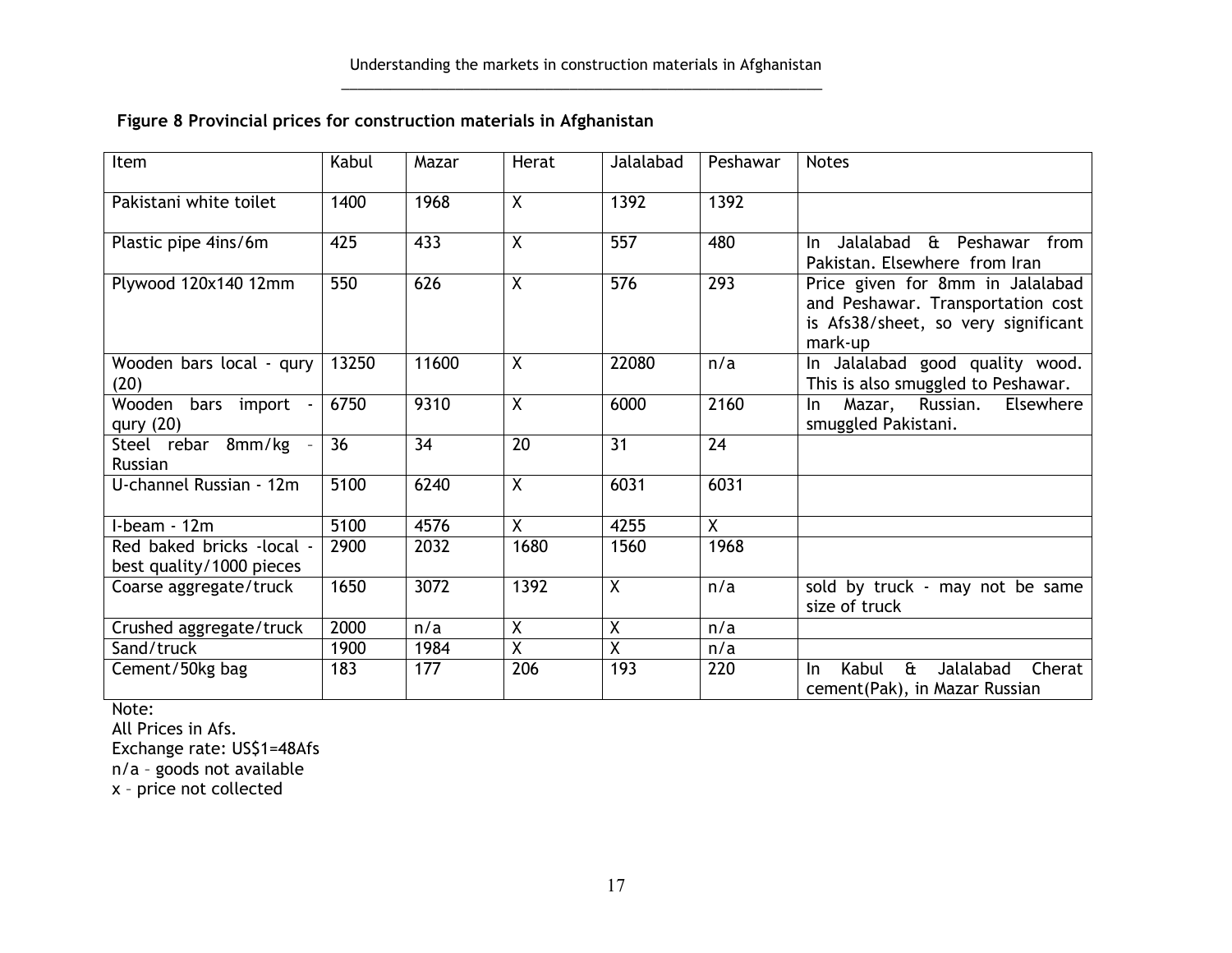Prices are, however, sensitive to security concerns as transport costs are affected. Prices can fluctuate significantly as truckers demand higher compensation, and consumers are often fooled by traders who inflate prices artificially and blame it on security concerns. The more chaotic the situation the traders can portray, the higher they can charge and the customer often has limited information, and few choices about the price he pays.

\_\_\_\_\_\_\_\_\_\_\_\_\_\_\_\_\_\_\_\_\_\_\_\_\_\_\_\_\_\_\_\_\_\_\_\_\_\_\_\_\_\_\_\_\_\_\_\_\_\_\_\_\_\_\_\_\_\_\_

### **4.2 Credit**

As in all sectors of the Afghan economy, there is generally very little credit available in the construction sector. Contractors with established relationships with suppliers may be able to delay payment for 1-2 months at no extra cost. Or, for example, a contractor may take bricks on credit and pay back in installments. Access to credit is also related to social ties. A trader in Mazar-e-Sharif said he recently received a short-term credit from his fellow traders in the same market, whom he has known for many years, and his father used to enjoy close connections with their fathers.

However, there is little possibility of gaining the large scale credit necessary to buy plant. In the 1980s, a number of medium-size contractors were granted 25 year low interest loans by the Soviets and were able to establish themselves in business that way, although they were then forced to pay the remainder of the loan in a lump sum to the Taliban. However, there are no such arrangements in place today. Some large companies may have arrangements with regional warlords from whom they can obtain credit – this also enables the warlords to launder money from illicit activities.

The lack of credit further enhances the dominance of large businesses, or those with the links to wealthy elite, who are able to finance the expansion which allows them to bid for large contracts.

### **4.3 The transport sector**

Markets in construction materials are linked closely to and affected by the transport sector. Given the weight of most construction materials, freight costs are a relatively large percentage of final cost. As discussed above, fluctuations in the prices of materials are often caused by changes in freight costs due to security concerns. Prices can also be affected by poor weather, road conditions and a shortage of trucks.

As in Pakistan and India, the road transport industry in Afghanistan operates in an informal environment. The industry is based on traditional means of ownership and collateral financing, as well as regulations that go back to 1967. Regulation is largely through social norms. The industry has little or no participation in international transport systems, or the international demand for transport within and through Afghanistan. International freight forwarding operations are facilitated by informal border transit payments (see below).<sup>20</sup>

The Ministry of Transport (MoT) oversees the transport sector. Its policy dictates that the private sector can set prices independently, but that it sets the rate for government contractors hauling government goods. That rate is 0.6 Afs per mt per km for paved roads,

 $\overline{a}$  $^{20}$  World Bank (Nov 2003) "Technical Annex for a proposed...Emergency Customs Modernization and Trade Facilitation Project)"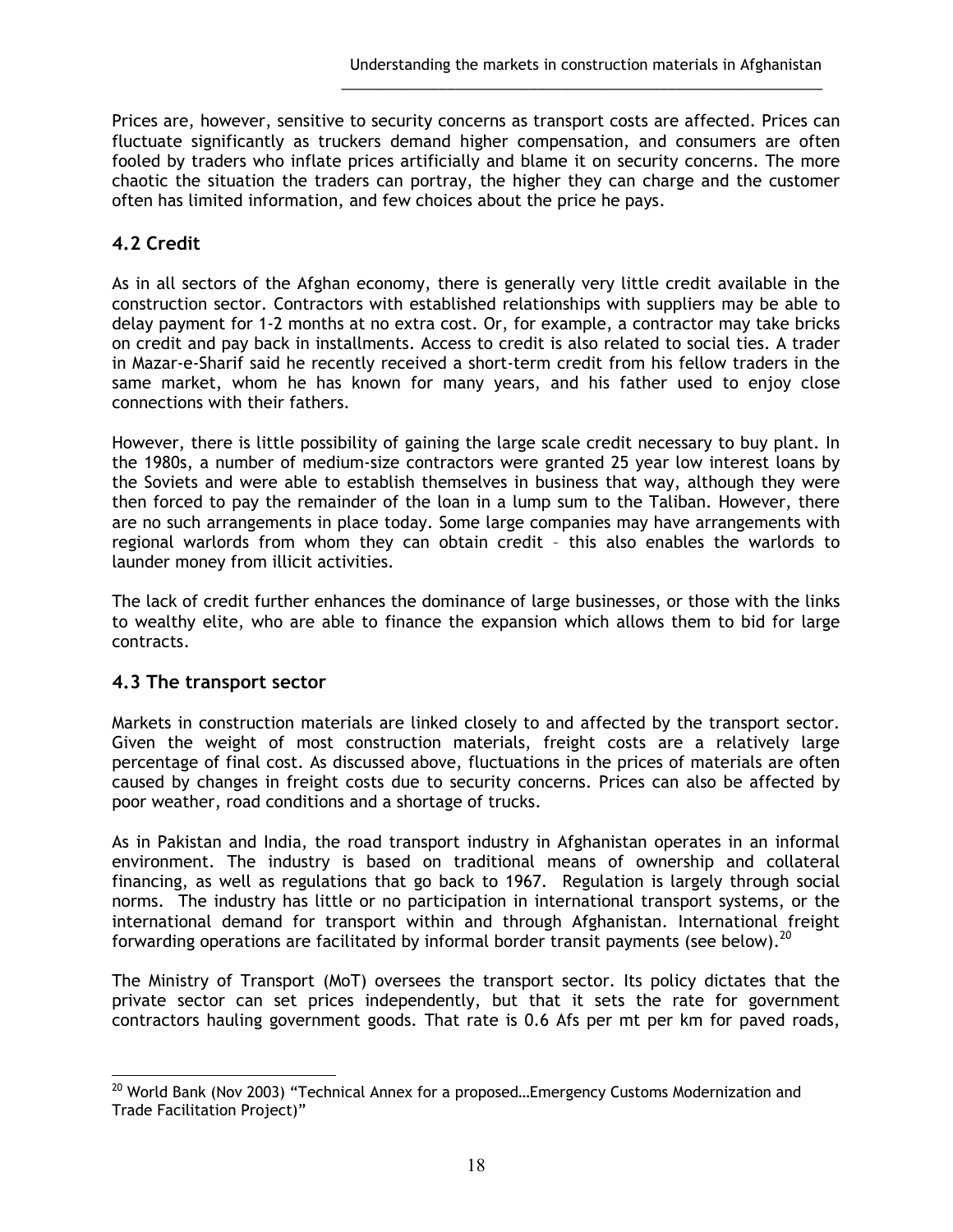and 2 Afs per mt per km for unpaved roads. $^{21}$  However, in some provinces the MoT intervenes directly, both setting prices and collecting taxes for a variety of 'services'.

\_\_\_\_\_\_\_\_\_\_\_\_\_\_\_\_\_\_\_\_\_\_\_\_\_\_\_\_\_\_\_\_\_\_\_\_\_\_\_\_\_\_\_\_\_\_\_\_\_\_\_\_\_\_\_\_\_\_\_

#### **Box 6: Rent-seeking in the transport sector**

#### **i) Department of Transportation (DoT) in Herat**

In Herat the DoT ensures the delivery of goods anywhere in Afghanistan and is responsible for security of shipments. It has established commissions, which are essentially working groups of transporters, traders and DoT officials. These commissions set the trucking rates for all companies operating out of Herat, based on product categories and shipment route. All transport companies must follow these rates. Traders cannot work directly with transport companies but must go through the DoT, where the commissions effectively function as freight agents. To backhaul goods from Herat, a transport company from another region of Afghanistan must obtain permission and work through the DoT in Herat. No companies from outside the country can transport in this province.

The system is out of line with national policy, but it offers security and order. Many truckers actually prefer to work in Herat, as they have fewer problems with security of shipments there than in other provinces.

#### **ii) the DoT in Balkh**

Herat is an extreme example of intervention. However, even in provinces where there is less intervention some control and rent seeking often occurs, all increasing the freight costs for traders.

In Balkh province, just outside the town of Hairaton, a department of the MoT manages a truck park. Any private trucks which wish to service the port but do not have a pre-arranged contract have to register here. Trucks (mostly driver-owned) have to be physically parked in the compound of this office while they wait for business. The office manages a list of trucks on the line, and rents them out according to this line to traders who request transport. Truck drivers may have to wait 15- 20 days for work. The DoT charges 1.68 Afs per kilometer (85 kms to Mazar) to the drivers who use this 'service'.

Other trucks which service the port on private contract also have to 'register' with this office. It was not entirely clear whether there is a fee connected with this 'registration'.

Sources: Herat: USAID & Pragma (2003) ibid. Balkh: research interviews

### **4.4 The actors in the construction business**

Any company or individual trader may engage in the construction business. For this they are required to obtain a trade licence, individual tax number and pay certain taxes (see below). As such barriers to entry do not exist, at least theoretically. In practice, the markets are difficult to enter, and even more difficult to trade in profitably.

#### *Market dominance by the big players*

Despite the appearance of a multiplicity of actors, the markets in construction materials are dominated by relatively few players. In particular, the import business is dominated by a small number of large trading companies with a comparatively large capital base. These

 $\overline{a}$  $^{21}$  USAID & Pragma (2003) op cit.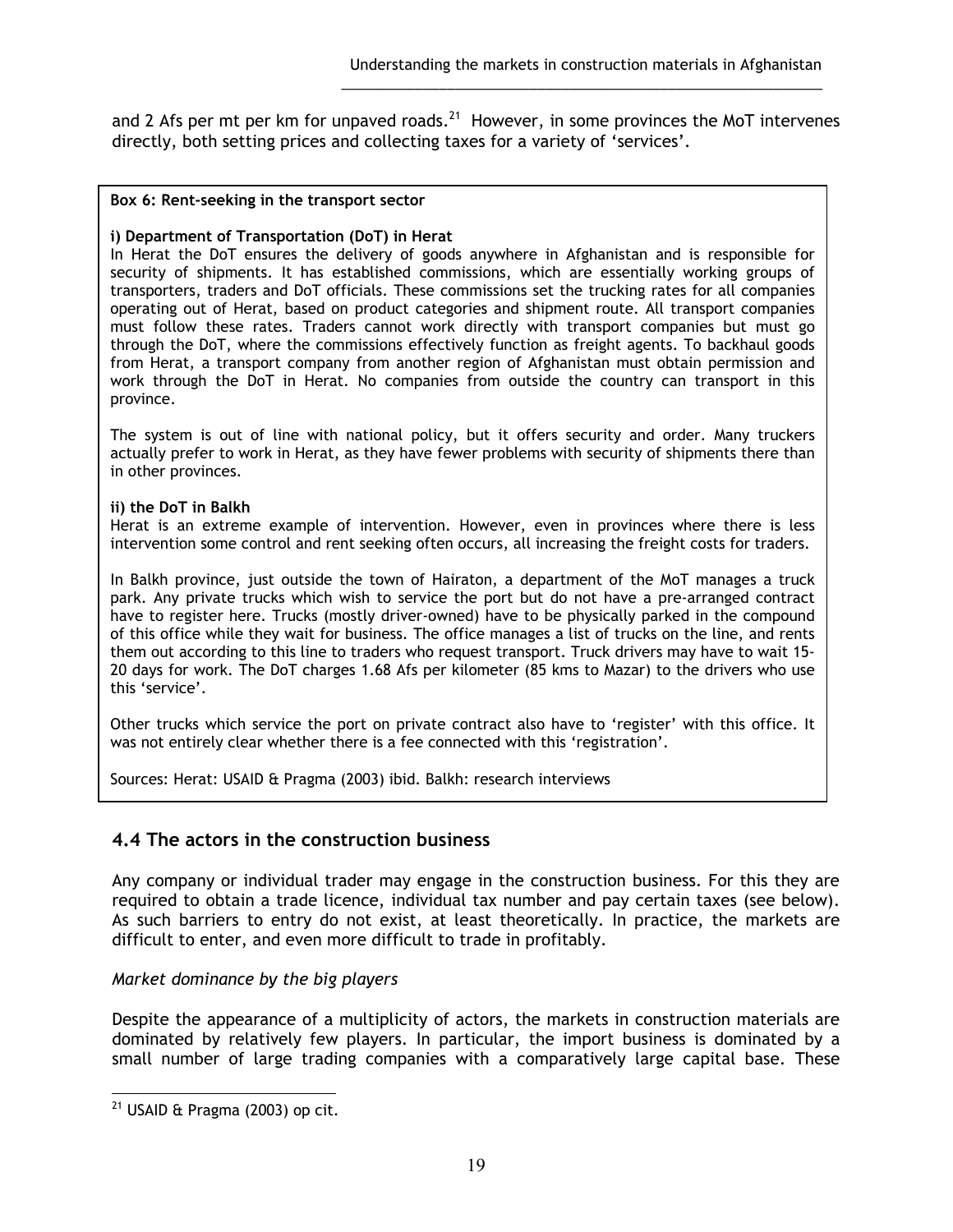companies have offices outside Afghanistan, primarily in Dubai, Moscow, Tashkent and even in the USA. They usually also have strong links in Pakistan. Access to information and networks both inside and outside Afghanistan enables these companies to import the construction materials that are in high demand in the county and reap substantial benefit. It also enables them to dominate the market and manipulate prices. Some of these companies specialize in the import of specific construction materials, such as steel and wood from Russia, and plumbing and sanitary goods from Iran and Pakistan. However, the majority of them engage in general trade and they import commodities that are of higher demand than others, switching from one commodity to another.

\_\_\_\_\_\_\_\_\_\_\_\_\_\_\_\_\_\_\_\_\_\_\_\_\_\_\_\_\_\_\_\_\_\_\_\_\_\_\_\_\_\_\_\_\_\_\_\_\_\_\_\_\_\_\_\_\_\_\_

To understand how some businesses have come to dominate in Afghanistan today it is necessary to understand the history of trade in Afghanistan and how it is linked to relationships with neighbouring countries. A brief history is provided in Annex A. For more detail, a number of useful texts are available. <sup>22</sup> The relationship with Pakistan has, and remains, particularly critical. For most of the last three decades, all Afghan traders (apart from some gem traders), including transit trade smugglers, carpet manufacturers, arms and timber smugglers have relied on Pakistani markets, roads and financial institutions.

It is the same group of traders, formed over the decades from the 1970s and who have close links and networks in Pakistan, who continue to dominate the markets in Afghanistan. Even those who may now be based elsewhere, such as in Dubai, usually have their business origins in the trade between Pakistan and Afghanistan. Although other Afghans are now returning from the West, the business class is dominated by the old players, and the returnees have neither the capital nor the networks or established relationships to compete with them. Many of the returnees are reluctant to risk the capital they have, recognizing that it is only this dominant class which can benefit in the current environment (interview with prominent Kabul businessman).

Through understanding the history one can understand how this group is able to maintain control of markets and squeeze out challengers:

- they have a working relationship with those who **control the road from Jalalabad to Peshawar** which has developed over several decades. This enables them not only to make shipments with relative ease, and without excessive bribes which put at risk the profitability of their ventures, but also to increase their profit margins through various methods (for example, see box 3 on cement smuggling).
- their businesses are large enough, and they have **sufficient capital** through illicit means, to buy in large quantities, usually in cash.
- There are **quite high levels of vertical integration** at the top end of the market. Large contractors will operate their own transport and import their own goods. In

 $\overline{a}$  $22$  Useful publications include Rubin (1995) "The Fragmentation of Afghanistan: State Formation and Collapse in the International System" Oxford University Press: Oxford; and Rubin, B. (1999). The Political Economy of War and Peace in Afghanistan. Meeting of the Afghan Support Group, Stockholm, Sweden, and Schetter, C. (2001). The 'Bazaar Economy' of Afghanistan: a comprehensive approach. in C. Noelle-Karimi, C. Schetter and R. Schlagintweit (eds) Afghanistan - A Country without a State? Frankfurt, IKO Verlag. The analysis here and in Annex A draws on these texts, as well as the research conducted by Jamal Khan.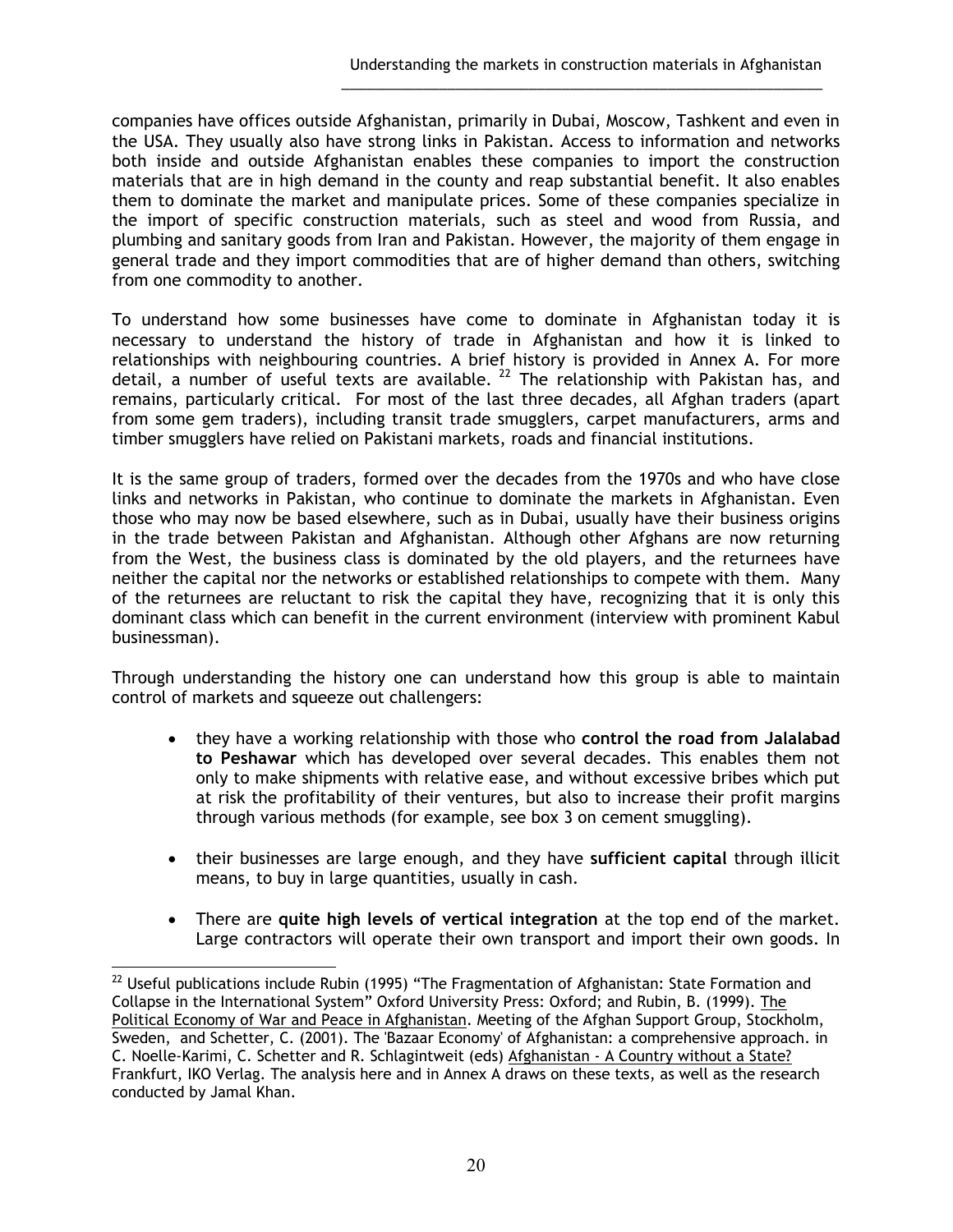the case of cement importers they will also have close links to wholesale and retail businesses.

\_\_\_\_\_\_\_\_\_\_\_\_\_\_\_\_\_\_\_\_\_\_\_\_\_\_\_\_\_\_\_\_\_\_\_\_\_\_\_\_\_\_\_\_\_\_\_\_\_\_\_\_\_\_\_\_\_\_\_

• They are fully hedged by having at least a token **representation in all profitable ventures**, so that any big profit-making opportunity is not wasted. Therefore many opium traders hedge their businesses by investing in other sectors, such as transport, real estate and transit trade, while many traders trade a little opium to ensure they do not miss out on opportunities.

Similar principles apply to trading through countries other than Pakistan. The ability to trade successfully is dependent on longstanding relationships both inside and outside the country. There are few totally new entrants, although there has been some shifting of relative market position, especially among the big trading companies in the North, since some companies which were mainly trading outside Afghanistan have returned since the fall of the Taliban. However these companies always have been and remain extremely well-connected. Those companies who are importing from Russia and the former Soviet Union have partner companies in those countries, often owned by a family member, as well as powerful contacts there.

Inside Afghanistan, almost all large trading companies have some sort of connection with regional warlords. These connections provide them with security both of themselves and their goods, as well as often exemption from border taxes. In the past, operating outside warlord control was virtually impossible, since they controlled the borders and imposed customs duties at their own discretion. Traders were also able to secure credit from the warlords, who in turn laundered their money accumulated from the drug trade and other activities. This 'coping strategy' has developed into a permanent patron-client relationship. Little evidence exists to show disengagement of these companies from this type of relationship.

#### **Box 6: Afghan Traders in Russia**

There are many Afghan traders in Russia, especially in Moscow. Retail markets in Moscow are full of Afghan traders, who dominate the markets in some items such as umbrellas, shoes and household cleaning items. A small number of Afghans are involved in large-scale import or export activities.

There is no 'Afghan' company in Russia; there are Russian companies with capital from Afghan traders. The Russian public and authorities, especially the police, are very hostile towards Afghans, extorting bribes often on a daily basis.

Trade patterns among the Afghan trading community in Russia are ethnically determined: Hazaras are mostly involved in retail trade and mostly concentrated in Moscow; Tajiks and Pashtuns are more involved in large-scale trading and export-import operations. Little trust exists between Hazaras and members of other ethnic groups.

Afghan companies involved in construction materials are not usually based in Moscow. Instead they are in Barnaul or Novosibirsk, in western Siberia, where the resources (wood and iron) are concentrated. Such companies have seen a boom in business recently.

Source: Afghan Hazara trader in Moscow, interview April 2004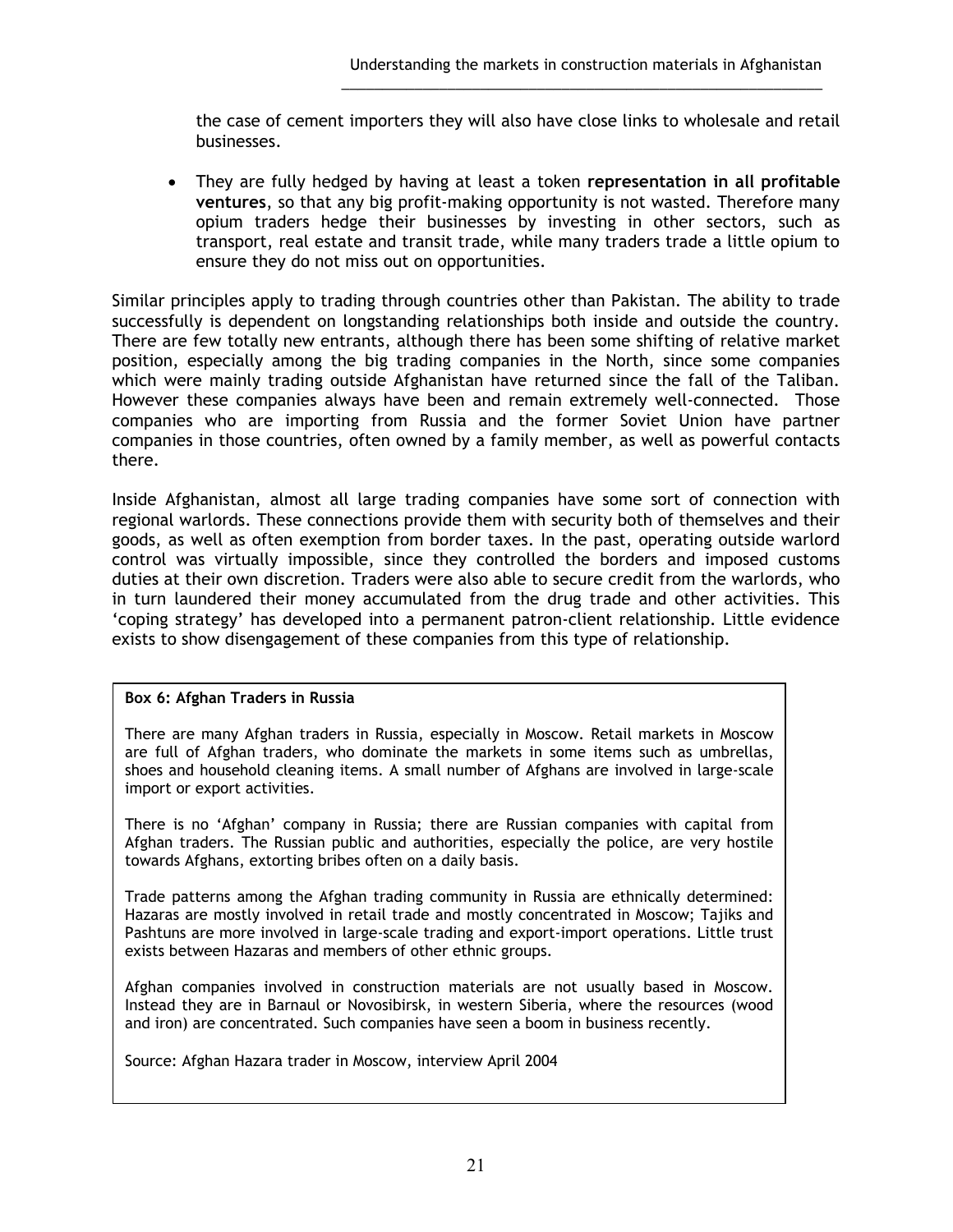#### *Small and medium suppliers*

As with many markets in Afghanistan, the distinction between wholesale and retail is blurred. Many medium-sized suppliers will supply both retail shops and building contractors.

\_\_\_\_\_\_\_\_\_\_\_\_\_\_\_\_\_\_\_\_\_\_\_\_\_\_\_\_\_\_\_\_\_\_\_\_\_\_\_\_\_\_\_\_\_\_\_\_\_\_\_\_\_\_\_\_\_\_\_

Most small and medium-sized suppliers are located in the specialized marketplaces for different types of material which can be found in all the big cities. Usually there is more than one market for each of these product categories. Markets for bulky products such as steel and wood as well as brick are located in the open spaces in the outskirts of the cities. Other products are sold in the numerous small shops and markets that are mostly concentrated in central parts of the cities.



*Materials for sale in Kabul* 

#### **Box 7: A cement seller in Kabul**

This man sells in a middle-sized market located just off the main Shomali road (see photo above). There are around 20 containers on each side of the road and the occupants are busy selling bricks, grouting and cement. The trader is a middle-aged man who was sitting with a cup of tea by his container waiting for a customer. He sells mostly cement and bricks and only a few bags of grouting.

He buys cement from a large wholesaler in the city. The wholesaler imports cement from Pakistan and is believed to supply all of the cement stock in this market. He delivers cement to this market by his company's trucks.

The trader has an interesting arrangement for the rent of his stall: a representative from the city municipality visited this market about 3-4 months ago and told all traders to visit his office and obtain a document which would grant them the legal status of trader in this market. According to this representative, every trader had to pay a monthly rental fee of 530 Afs. When the trader visited the office he was asked to give 2000 Afs as a bribe to receive the document. The document costs only 24 Afs. He refused to pay and left the office. Later another representative from the municipality came around and offered his 'service' in the form of a smaller monthly payment. Now he pays this man 200 Afs every month and continues his trade without the municipality's document.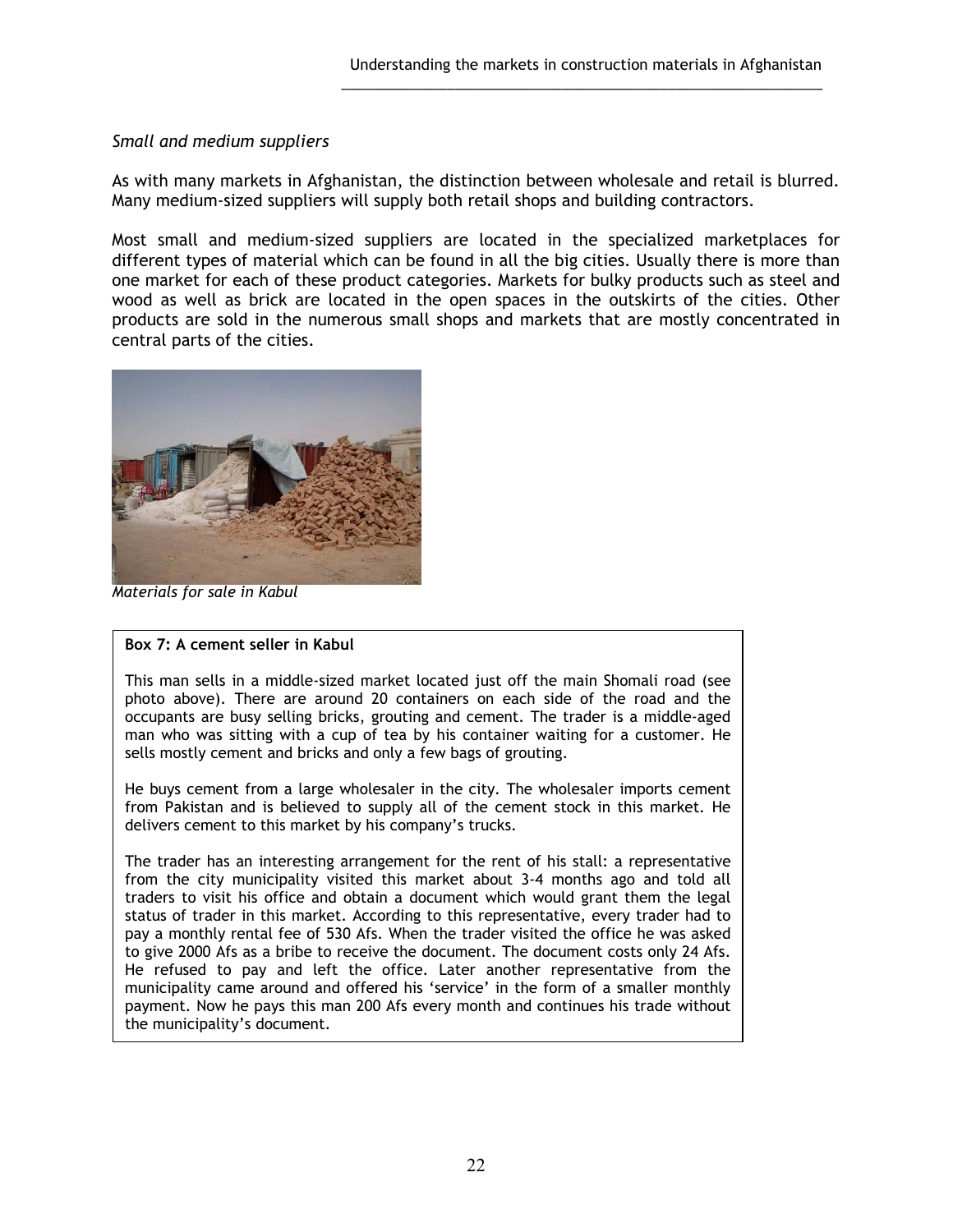Traders within one market sometimes seem to act more collaboratively than competitively – they usually receive their goods from the same supplier (who may also be trading in that market). Sometimes they provide a safety net for each other – with regular payments to a common fund which can be taken as a loan by any of them who runs into difficulties.

\_\_\_\_\_\_\_\_\_\_\_\_\_\_\_\_\_\_\_\_\_\_\_\_\_\_\_\_\_\_\_\_\_\_\_\_\_\_\_\_\_\_\_\_\_\_\_\_\_\_\_\_\_\_\_\_\_\_\_

Entry into the construction business is easier at the lower levels of the commodity chain, but barriers still remain, and there are surprisingly few completely new players. Even the many retail shops that are springing-up in the major cities mainly represent the revival of longstanding businesses that have been in the family for several generations, and have perhaps been kept functioning at very low levels during the 1990s. The new players in the retail and wholesale markets usually have political connections or other links which have enabled them to establish their businesses, and they are resented by the existing businessmen.

The lack of credit, and the vertical integration of the top end of the business means that it is very difficult for small and medium-sized businesses to expand, and virtually impossible in the current environment for them to challenge the big players.

#### *Relationships between actors*

*"You can't even buy vegetables at the right price without proper contacts here" (Peshawar trader, interview April 2004)* 

Relationships between different parts of the 'commodity chain', between suppliers and contractors, and between businessmen and political power-holders are extremely complex, and do not lend themselves either to simplification or to swift investigation by outsiders. What is certain is that it is on the basis of networks and personalized clientalist relationships that business is conducted.

These relationships are based on a complex mix of factors, including family relations, ethnicity, shared history and shared ideology. They are not, as is sometimes asserted in the Afghan context, simply based on family. Indeed, recent ethnographic research into trading networks among the Hazara suggests that many businessmen deliberately diversify their business relationships away from immediate blood relations, recognizing the difficulties of extrication if business deals go sour.<sup>23</sup> Nonetheless, ethnicity is an important issue, with certain trades dominated by certain ethnic groups. In the North, the construction industry is dominated by Uzbeks. In Kabul, there is a new group of Panjsheri building contractors whose businesses are growing rapidly because of their strong political connections. Throughout most of the country, transport systems are controlled and operated by Pashtuns.

The cultivation of relationships with power-holders is considered particularly critical for the success of business. As discussed above, such relationships buy security, tax exemption and may even secure credit for big businessmen. For smaller players, such relationships ensure a measure of both physical protection for their assets and freedom from harassment, as well as powerful allies to call on in the resolution of disputes. Such relationships are often cultivated over long periods, and an important part of this is the giving of gifts. Gold, cars and

 $\overline{a}$  $^{23}$  Alessandro Monsutti, "Beyond refugee and migrant figures: the role of transnational social and economic strategies among Hazaras", seminar 26 April 2004, AREU, Kabul.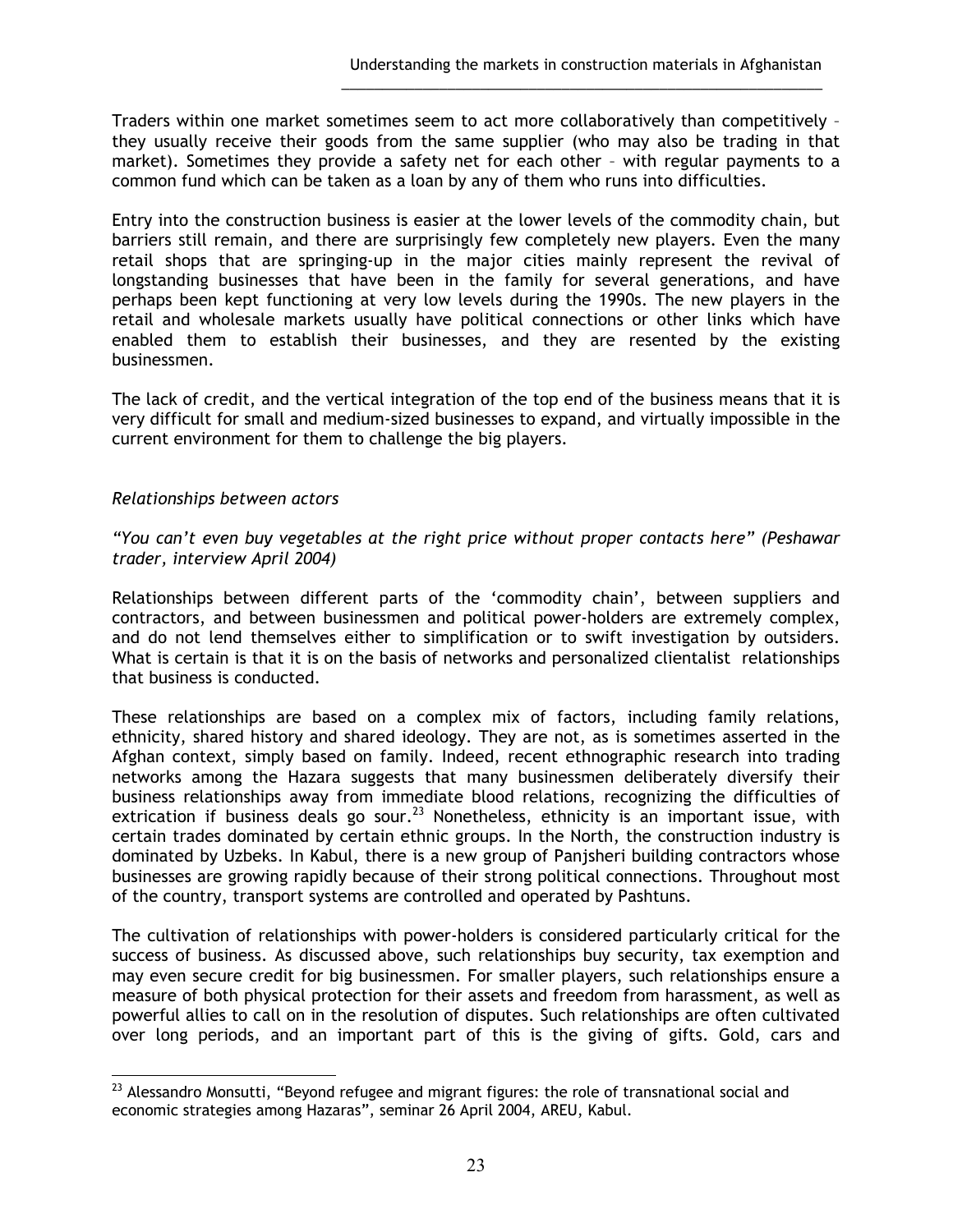communications equipment are particularly common. Clients may also attend the family celebrations of power-holders, and over time, they may even develop family relations with their patrons through, for example, the marriage of their relations. At this point, they may themselves become cultivated by others (perhaps even bigger businessmen) who want to use their links to enhance their own relationships with the patron.

\_\_\_\_\_\_\_\_\_\_\_\_\_\_\_\_\_\_\_\_\_\_\_\_\_\_\_\_\_\_\_\_\_\_\_\_\_\_\_\_\_\_\_\_\_\_\_\_\_\_\_\_\_\_\_\_\_\_\_

## **5. Government regulation**

Three potential sets of government regulations affect participants in the construction business: administrative and tax issues related to trading; import procedures; and quality control issues.

### **5.1 Administrative and tax issues related to trading**

This study certainly confirmed this recent observation on the problems to traders of current enforcement of administrative procedures:

*Many transactions, such as obtaining trade and investment licenses, or clearing exports and imports, are subject to procedures that are onerous, duplicative, often vaguely defined and not applied uniformly. This generates unpredictability and increases the scope for discretion and corruption. Simple transactions may involve interactions with multiple agencies, including repeated dealings with the same agency. Small and medium enterprises, which typically lack connections and the resources to hire professionals and facilitators, usually bear a disproportionate burden emanating from administrative barriers.<sup>24</sup>*

However, government regulation of all trade, as well as the tax regime in the country, is currently undergoing significant reform, with an attempt to simplify and enforce regulations, as well as reform the government agencies responsible.<sup>25</sup> It is recognized that this process will take time. However, there is certainly currently considerable confusion among traders about the regulations in force and the requirements on traders imposed by the central government. It is also not easy for traders to obtain information on reforms.

It is clear that there remain both bureaucratic impediments to trading, and large numbers of 'informal' payments that are made to local power-holders. The researchers for this study heard many variations on the types and amounts of taxes that had to be paid, reflecting both the lack of information available to traders and the uninstitutionalised and informal nature of business regulation. As correctly identified in the quote above, this burden falls disproportionately on small and medium enterprises.

All trading companies with a capital base of over 3500 Afs must obtain a trade licence issued by the Ministry of Commerce (MoC). The process of obtaining a license used to be a complicated, cumbersome and time-consuming process, requiring the collection of 58 signatures. The MoC has revised the process, reducing the number of signatures to seven and

 $\overline{a}$  $^{24}$  TISA and International Agencies (Jan 2004) "Securing Afghanistan's Future: Accomplishments and the Strategic Path Forward" Trade and Investment and the Public Sector: Technical Annex p 13

<sup>&</sup>lt;sup>25</sup> Details of planned reforms can be found in TISA and International Agencies ibid and World Bank (Nov 2003) op cit.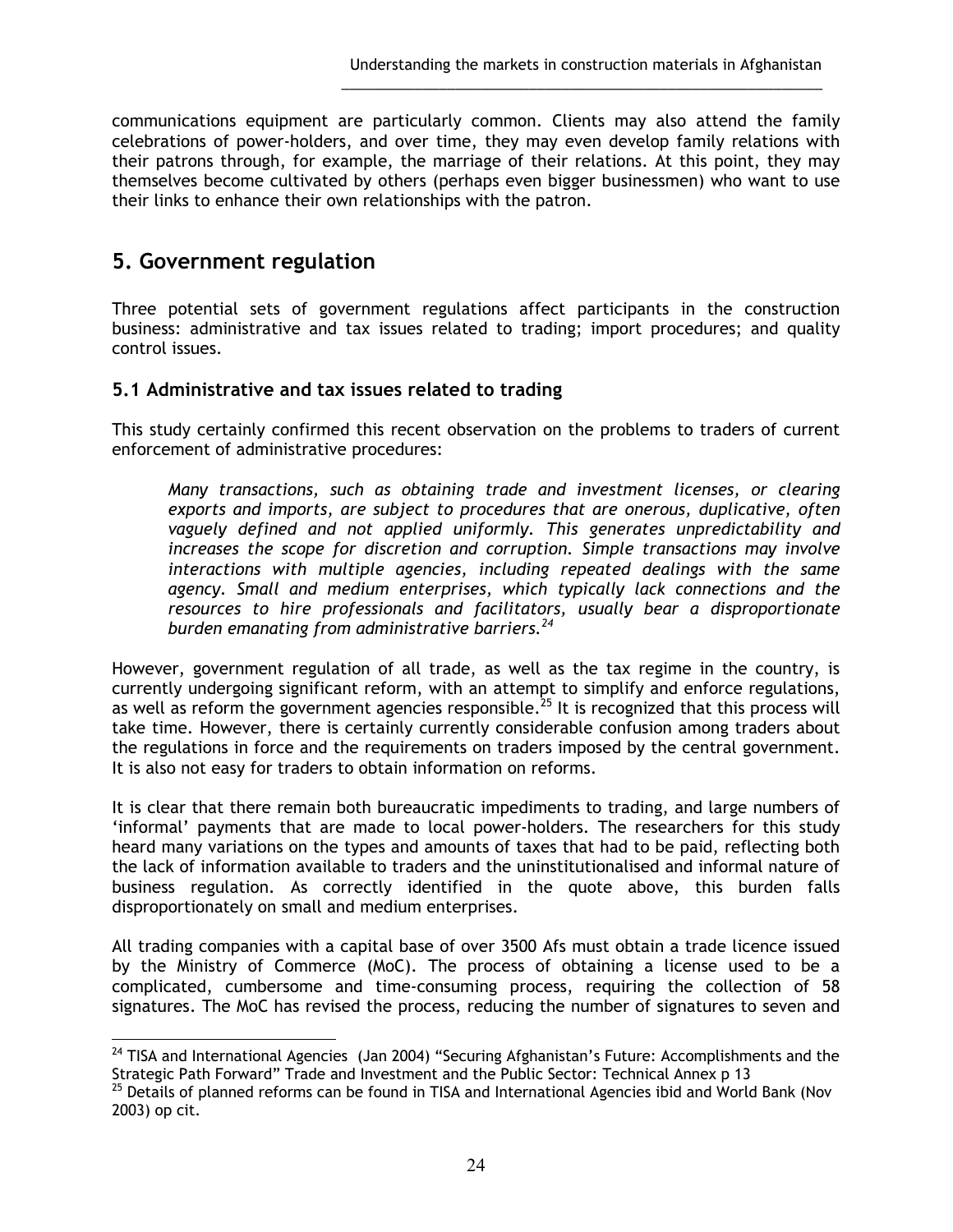the whole process to one day. However, this is a new system introduced in Kabul only in April 2004. It will be rolled out in the provinces in phases.

\_\_\_\_\_\_\_\_\_\_\_\_\_\_\_\_\_\_\_\_\_\_\_\_\_\_\_\_\_\_\_\_\_\_\_\_\_\_\_\_\_\_\_\_\_\_\_\_\_\_\_\_\_\_\_\_\_\_\_

All companies must also register with the Ministry of Finance (MOF) to obtain their Tax Identification Number (TIN). This is also a new process introduced only in mid April 2004. Provincial departments of finance, or *mustoufiat*, are in the process of registering all companies and developing a new database.

One of the peculiarities of the regulative environment as it affects the construction sector in Afghanistan is that registration as an NGO results in a lower tax burden than registration as a company and requires less capital. This is the reason there are so many 'local NGOs' contracted by international agencies to do construction work. Many such organizations may only do building work, although their charters usually mandate them to do a range of other humanitarian and development related work.

### **5.2 Import procedures**

As discussed above (section 4.1 prices), import tariffs have also been changed recently bringing them in line with international customs standards. The system of import registration has also been reformed. Previously a complex system existed whereby trading companies had to register their import contracts with the MoC and the Chamber of Commerce and pay 2.5 per cent tax on the contract value. This was in addition to other taxes, such as sales and income taxes, which were payable to the Ministry of Finance. Recently this contract tax has been reduced to a uniform level of 0.15 percent.

The operation of customs is also changing. Problems identified elsewhere were confirmed during the research for this study. These include:

- limited inward transit and related extensive transshipments;
- insufficient control over goods, vehicles, and passengers;
- poor space management;
- inter-agency overlap;
- excessive clearance procedures and associated documentation; and
- extensive handling of goods with possibly excessive examination.  $^{26}$

However, there undoubtedly are changes taking place, both in terms of simplification of processes, and increased revenue for the government. For example, the valuation system for imported commodities has changed. Previously, trading companies had to pay commission to the local Chamber of Commerce for valuation of imported commodities. Now this service is offered by the customs office free of charge.

Informants for this study also reported a significant increase in the amount of revenues being remitted to the centre. Now all tariffs paid into the customs account, certainly on the Northern borders, is remitted to the MoF in Kabul. The question, of course, remains how many payments for the release of goods are not paid into this account. Certainly informants suggested that income from the Aqina entry point (the border with Turkmenistan in Jawzjan province) is still going to the controlling warlord's pocket, with a small amount put into the bank on occasions to show that he is cooperative and supportive of the proposed reform system.

 $\overline{a}$  $^{26}$  World Bank 2003. ibid. Attachment 3.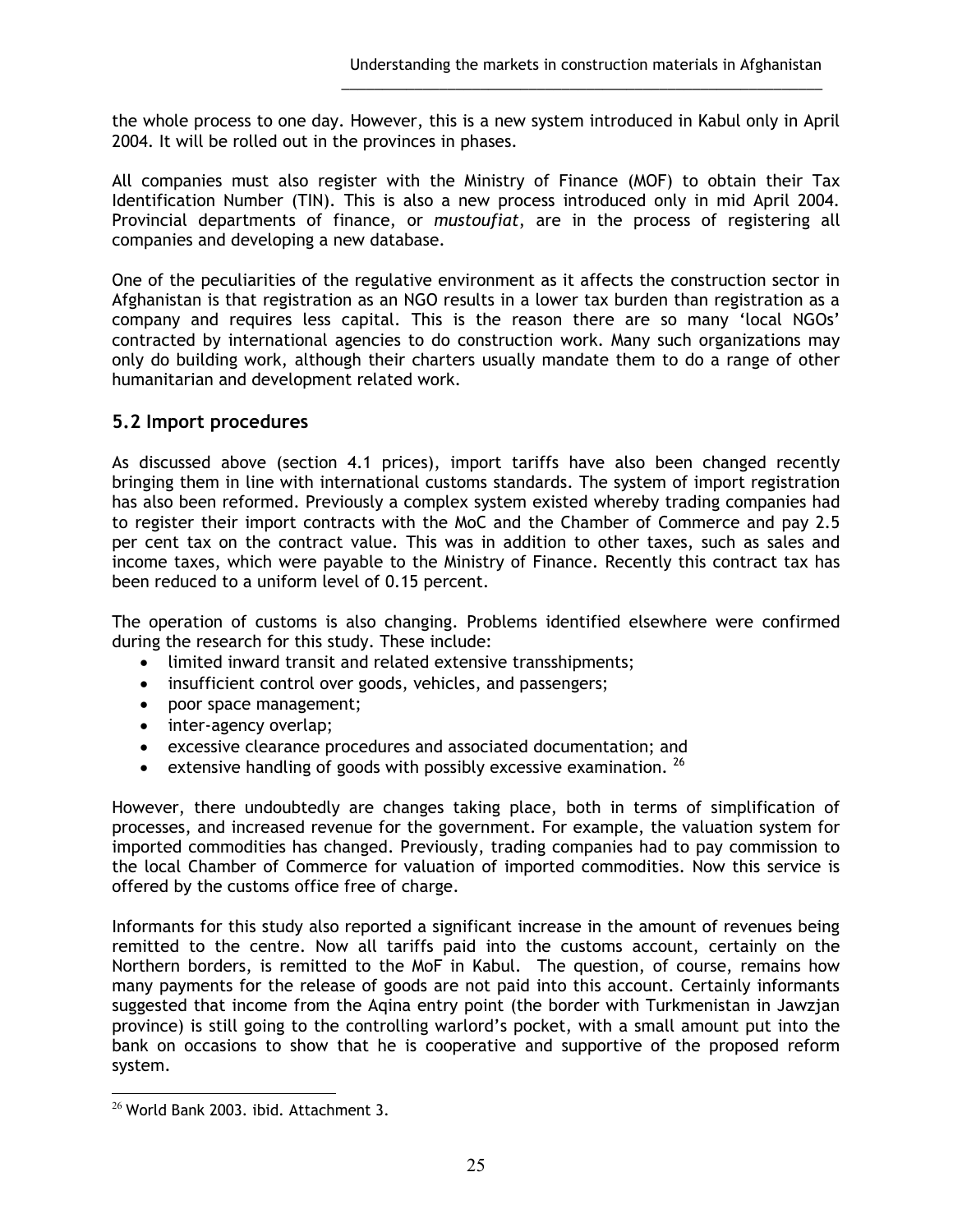

\_\_\_\_\_\_\_\_\_\_\_\_\_\_\_\_\_\_\_\_\_\_\_\_\_\_\_\_\_\_\_\_\_\_\_\_\_\_\_\_\_\_\_\_\_\_\_\_\_\_\_\_\_\_\_\_\_\_\_

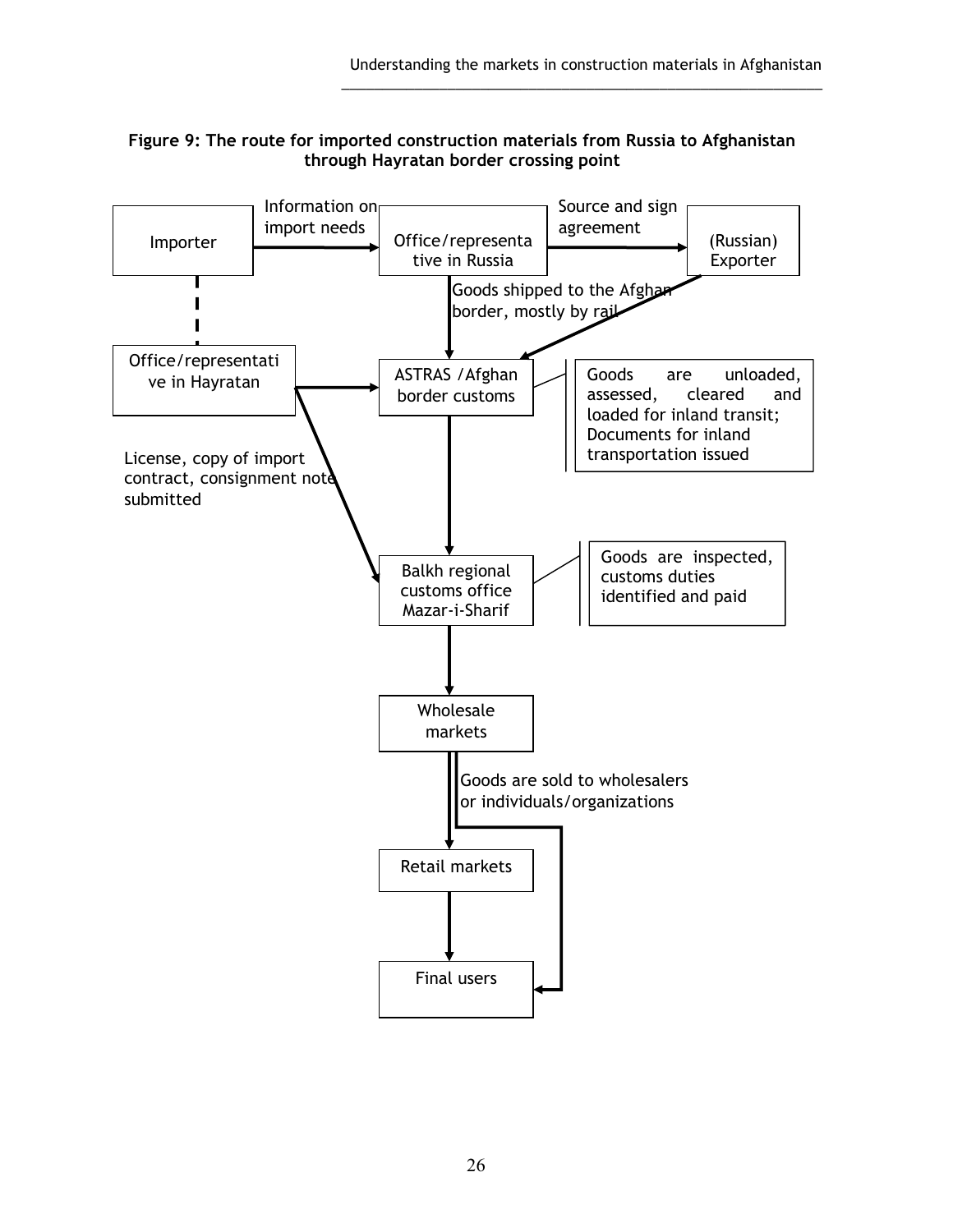#### **Box 8: Torkhum customs**

It is estimated that 70% of all imports to Afghanistan come through Torkhum. However, the scene there is chaotic.

\_\_\_\_\_\_\_\_\_\_\_\_\_\_\_\_\_\_\_\_\_\_\_\_\_\_\_\_\_\_\_\_\_\_\_\_\_\_\_\_\_\_\_\_\_\_\_\_\_\_\_\_\_\_\_\_\_\_\_

The big gate connecting the two countries is open at dawn. Truckers trying to avoid the morning rushhour usually go to Afghanistan in the early morning. Trucks from Pakistan are parked at the huge customs parking lot. A batch of 10-12 trucks is cleared by customs at a time. After completing procedures in customs, these trucks proceed to the gate where an unarmed *khasadar,* or paramilitary soldier, climbs onto it and randomly checks it. An exchange of a few words with the driver and a 'fistful handshake' (bribe money) usually clears the truck to go to the other side.

In Afghanistan the process is equally cursory. In fact it is not always easy to tell which side is which, or which country the un-uniformed officials are from. They certainly cross over from side to side frequently and undoubtedly collude with each other over bribe money. Moreover, paying at the gate is not enough for truck drivers, there are several other checkposts on both sides of the border.

Some of the people crossing by foot into Pakistan also have to pay bribes especially if they are unwilling to pick a fight with the guards. Most Afghans coming into Pakistan are without passports, some who do have a passport and a valid visa go to the passport office to get their passport stamped. Others just walk past it.

Rough estimates put the daily bribe money paid at the border to be around US\$70,000 on just the Pakistani side. At the end of each day this is split between different officials and local powerholders according to a pre-determined percentage. However, lower officials try to cheat the bribe system by under-reporting the number of trucks, and keeping a higher percentage for themselves.

Truckers estimate that clearance takes up to 3 days (2 days is considered normal) and the documentation charges are about \$165/container.

Source: Jamal Khan research, World Bank 2003 op cit.

### **5.3 Quality control**

At the moment, there are no quality regulations for any aspect of the construction industry. This is recognized as a problem - low quality materials are used in sub-standard construction by unqualified people operating in an unsafe working environment. As discussed above, the level of supervision by contracting agencies is generally inadequate. Some of the resulting buildings are likely to be hazardous, especially since Afghanistan is prone to earthquakes. Additionally the quality of road building in the country is considered by some to be poor.

The MoC is currently establishing a Department of Standards and Metrology. Construction will be one of the sectors within the remit of this department.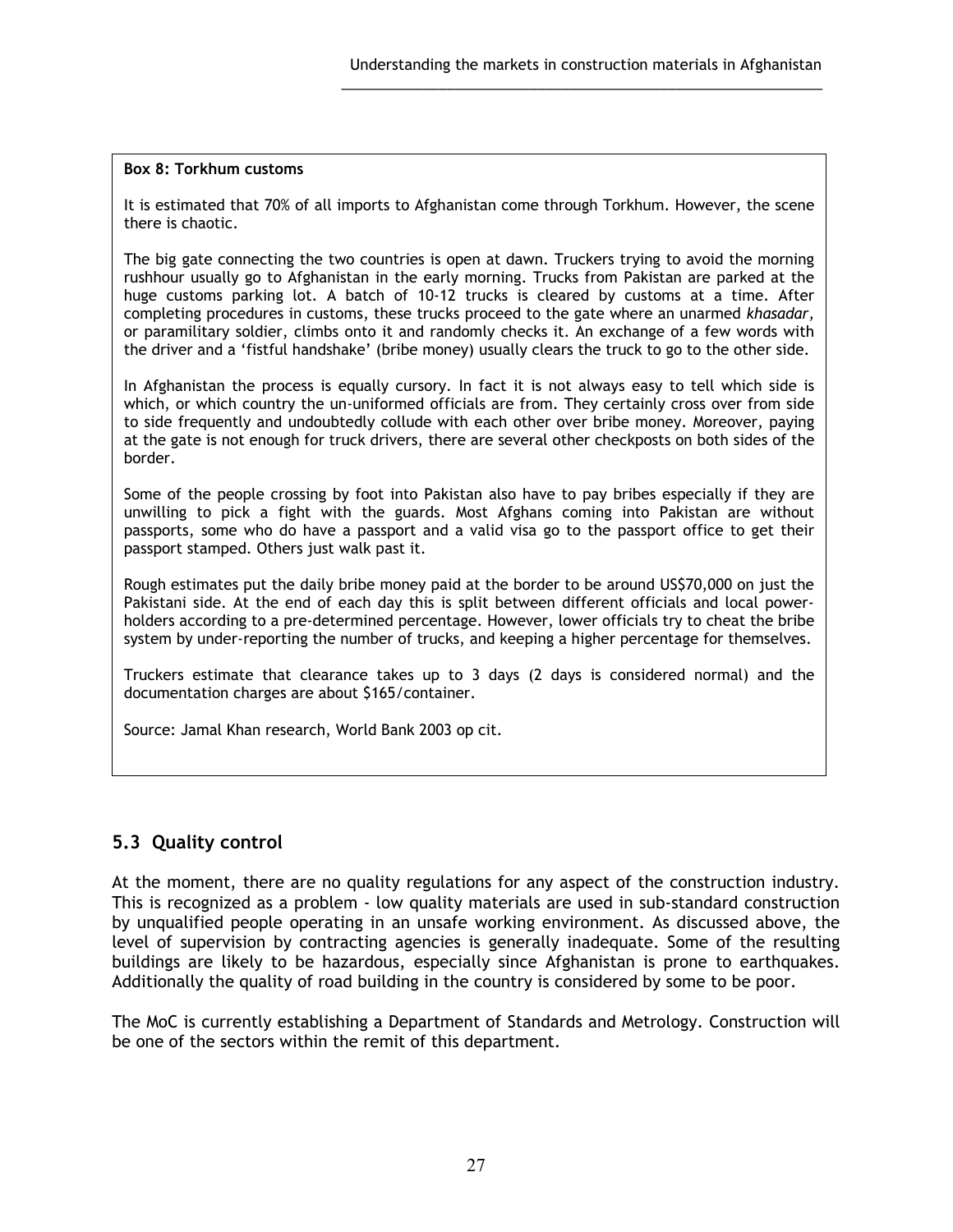## **6. Ways forward?**

This study has discussed processes relating to the production, import and trading of construction materials in the context of the changes in the construction sector. The construction sector is booming in Afghanistan, and is likely to continue to do so in the medium-term. This undoubtedly represents an opportunity for growth which could benefit a wide group of people. This section briefly considers three areas where interventions to assist a raising of standards and a broadening of the distribution of benefits could be targeted: ensuring high quality work; facilitating development of the sector; and tackling broader political economy issues as they relate to the construction sector.

\_\_\_\_\_\_\_\_\_\_\_\_\_\_\_\_\_\_\_\_\_\_\_\_\_\_\_\_\_\_\_\_\_\_\_\_\_\_\_\_\_\_\_\_\_\_\_\_\_\_\_\_\_\_\_\_\_\_\_

### *Ensuring high quality work*

Standards in construction in Afghanistan are undoubtedly a serious cause for concern, and need urgent attention. The quality of materials used is a part of this issue. A three-fold approach is needed to tackle this:

- Government regulation. As discussed above, the MoC's Department of Standards and Metrology is being established. The quality of construction materials should be explicitly included within its remit, and sufficient capacity installed to enable appropriate testing and enforcement. Additionally, the environmental impact of the extraction and production of construction materials must be reviewed. This will include the establishment of logging control, regulation of the extraction of aggregate and sand, as well as a consideration of environmental health issues, especially in the brick industry.
- Self-regulation by the construction industry. The Afghan Chamber of Commerce (AICC) is planning to establish an association of Afghan builders. It hopes to establish performance standards and accreditation. The appropriate use of good quality materials must be included within the standards established.
- Improved monitoring and evaluation by donors. The above two initiatives are likely to need some time to establish themselves and begin to function effectively. In the interim, it is essential that there is improved monitoring and evaluation of the quality of work by donor agencies, and their contractors.

#### *Facilitating development of the sector*

The trading and import processes described in this report clearly have many implications for the development of the private sector in Afghanistan. These include:

- high transaction costs, which disproportionately affect medium and small enterprises.
- reinforcement of the power base of those who either control customs and associated transport routes, or the issuing of suitable documentation. This is not only because of the financial benefit received by these power-holders, but also the result of the strengthening of existing patron-client relations.
- reinforcement of the non-competitive nature of the markets.

The non-competitive nature of markets in Afghanistan is discussed more generally in the synthesis note which accompanies these case studies. In the context of the construction sector, possible interventions include: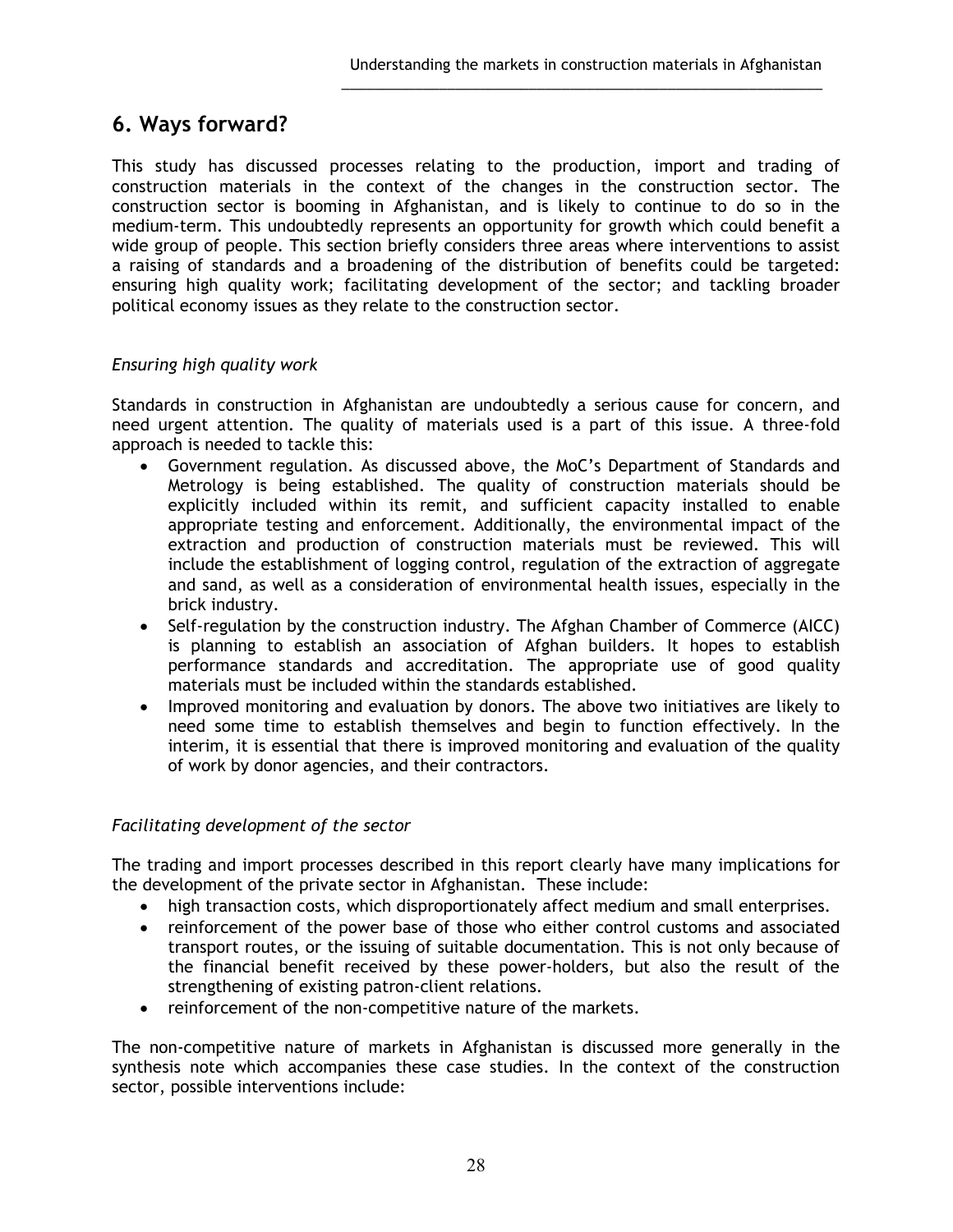• improved access to credit through formal institutions to enable medium-sized businesses to 'scale-up' and bid on larger contracts, without indebtedness to commanders and others who gain their capital through illicit means.

\_\_\_\_\_\_\_\_\_\_\_\_\_\_\_\_\_\_\_\_\_\_\_\_\_\_\_\_\_\_\_\_\_\_\_\_\_\_\_\_\_\_\_\_\_\_\_\_\_\_\_\_\_\_\_\_\_\_\_

- continued reform of trade regulations and customs processes, ensuring that adequate information about these reforms is disseminated widely to minimise the potential for exploitation.
- continued negotiation with neighbouring countries to improve cross-border trade procedures.
- support to the establishment of trader associations, ensuring that they are membership-based and operate in a relatively democratic manner.

### *Political economy issues*

Other issues related to the control of the market require broader political will and a change in the overall political economy of Afghanistan. In the context of the construction sector, initial steps might include:

- improved transparency in the awarding of major construction contracts, including disclosure requirements and tighter control when clear conflicts of interest emerge, particularly in the awarding of contracts to the family of cabinet ministers, and other powerful individuals.
- improved monitoring and accountability in the implementing of government and foreign-funded construction contracts, including review of material costs and wage levels.
- a review of the numerous exemptions from export restrictions issued by certain government bodies on consignments of wood, as well as appropriate legislation on extraction of materials.
- reduction in the inappropriate influence of major business in the MoC, by ensuring appropriate space between senior politicians and officials and big businessmen.
- support to the establishment of membership-based, democratically run chambers of commerce throughout the country which can provide a legitimate private sector lobby group.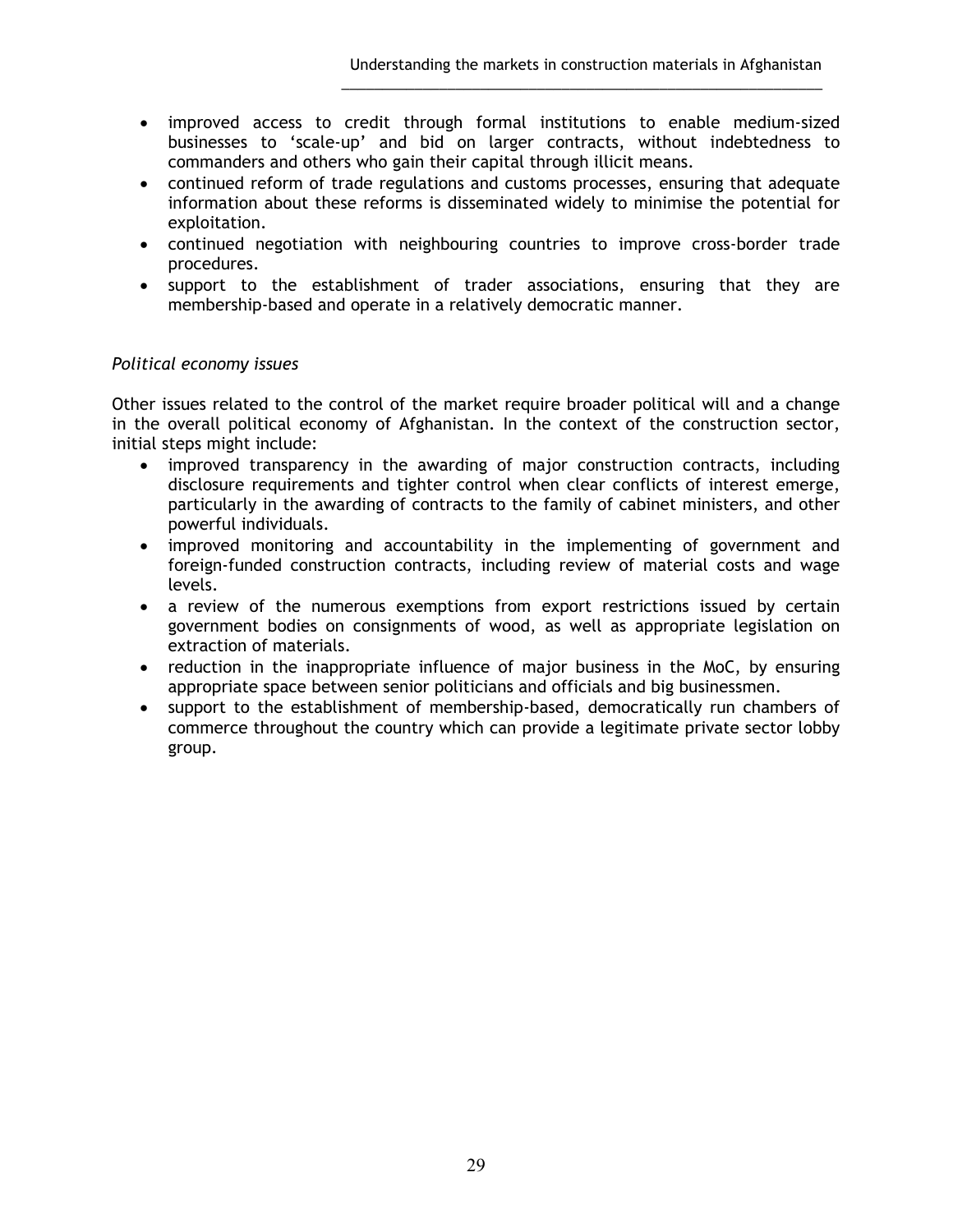### **Annex A. Trading between Afghanistan and Pakistan**

Trading has always taken place along the routes between Afghanistan and Pakistan, but it expanded significantly from the 1960s with the establishment of transit markets in Pakistan, and then still further once money from the smuggling of hashish and opium entered these businesses in the 1970s. From the 1980s, under both the Mujahidin and the Taliban, the smuggling of timber, antiques, arms and opium multiplied. The existing network of transit traders between the two countries, particularly those operating from Jalalabad to Peshawar, was used for all these illicit activities.

\_\_\_\_\_\_\_\_\_\_\_\_\_\_\_\_\_\_\_\_\_\_\_\_\_\_\_\_\_\_\_\_\_\_\_\_\_\_\_\_\_\_\_\_\_\_\_\_\_\_\_\_\_\_\_\_\_\_\_

This expansion of business created a new and larger elite group of Afghans, which replaced the old landed elite. Most of these businessmen were, in the late 1980s and 1990s, physically located in Pakistan which not only gave them access to Pakistani markets, but also allowed them to form good relationships at both the public and private level in Pakistan. Although much of the business in NWFP and FATA operates outside the law of Pakistan, links are maintained between these businesses and government agencies. For many decades, the traders in this region have had working relationships with agencies of the Pakistani government, and large bribes are paid at every level. Government also maintains its control in these areas by acting against those traders who do not, at least publicly, espouse progovernment policies. From the government of Pakistan's perspective, it suits them to have Afghan businessmen dependent on them for the protection of their business, and to build in an economic element to their policy of 'strategic depth' in Afghanistan. Thus from the 1980s, Pakistani agencies not only decided which Afghan Mujahidin faction should get the greatest share of assistance sent by Western or Gulf states, but they also decided what kind of individuals would be allowed to do business with or through Pakistan. This was based on both the political and the ideological/religious alignment of the traders.

However, the traders were linked not only to the Pakistani establishment to facilitate their business in Pakistan, but also increasingly to Pakistani-armed commanders in Afghanistan. Throughout the 1990s, as the influence of commanders in the South and East of the country grew, many traders asked for their protection. Additionally many commanders started trading because they controlled the roads. Under the Taliban, the traders continued to operate, benefiting from the relative security in the country, and striking their own deals with the Taliban.

It is this same group of traders, formed over the decades from the 1970s and who have close links and networks in Pakistan, who continue to dominate the markets in Afghanistan.